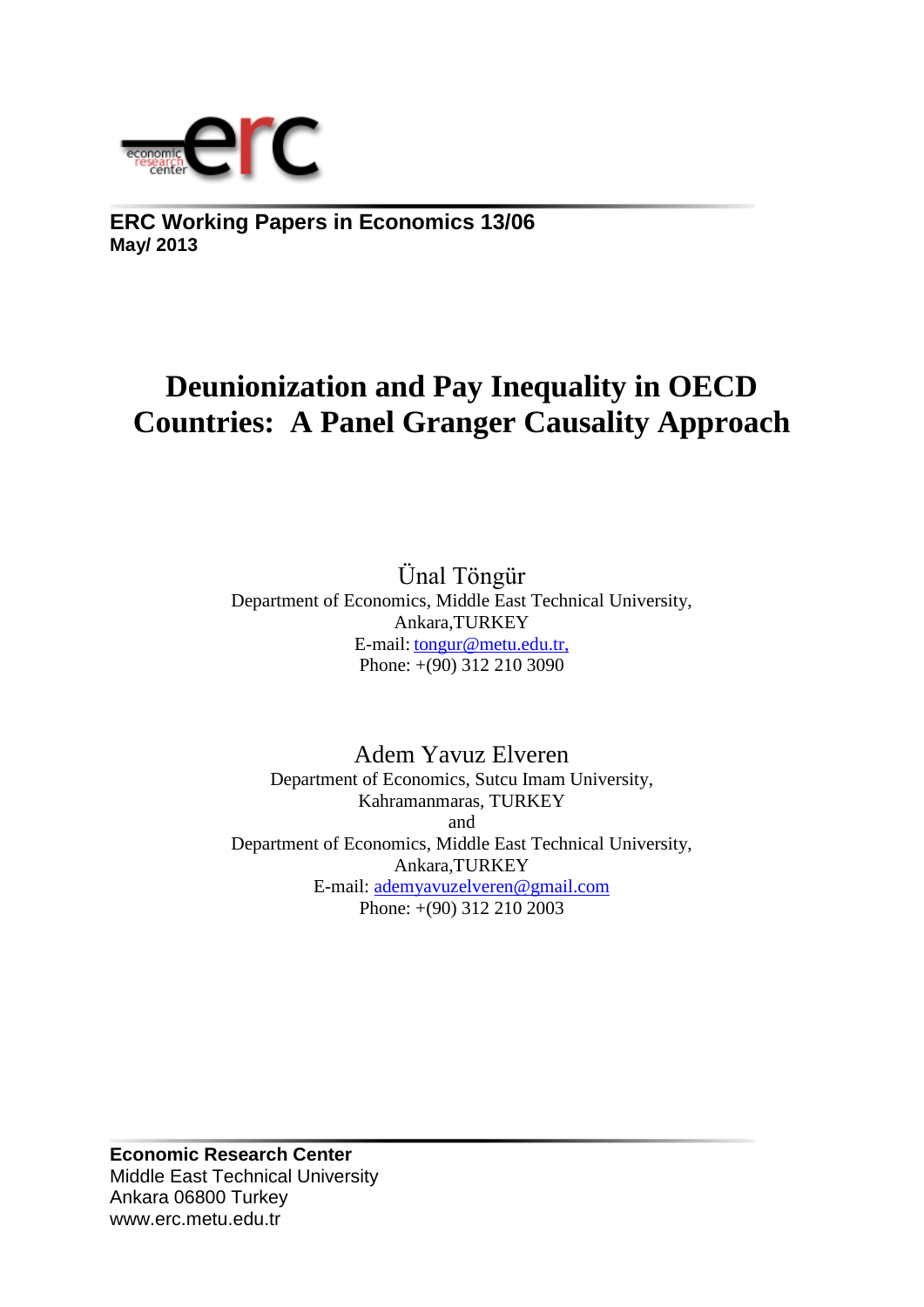#### **Deunionization and Pay Inequality in OECD Countries:**

**A Panel Granger Causality Approach**

## **Ünal Töngür<sup>1</sup>**

Middle East Technical University, Ankara, Turkey

[tongur@metu.edu.tr](mailto:tongur@metu.edu.tr)

&

#### **Adem Yavuz Elveren**

Sutcu Imam University, Kahramanmaras, Turkey [ademyavuzelveren@gmail.com](mailto:ademyavuzelveren@gmail.com)

#### **Abstract**

 $\overline{\phantom{a}}$ 

The impact of unionization on wage inequality has been examined by a vast literature. Focusing mostly on the US and the UK in time series analyses or on OECD countries in panel data analyses, a bulk of these studies have found a negative impact of deunionization (i.e. decline in the union density rate) on distribution of wages. By utilizing two inequality data sets both provided by the University of Texas Inequality Project this paper contributes to the literature, analyzing the causality relationship between deunionization and pay inequality for 24 OECD countries for the 1963-2000 period within a panel Granger structure. Our findings show not only that there is causality from union density to income inequality but also, perhaps more importantly, point out that there is causality running from income inequality to union density for various set of countries and time periods.

**Key Words:** Union membership, Pay Inequality, Income Inequality, Panel Granger

**JEL Classification: C33, J31, J51** 

 $1$  Corresponding author: Department of Economics, Middle East Technical University, Ankara, Turkey. We would like to thank Hasan Dudu for his valuable comments.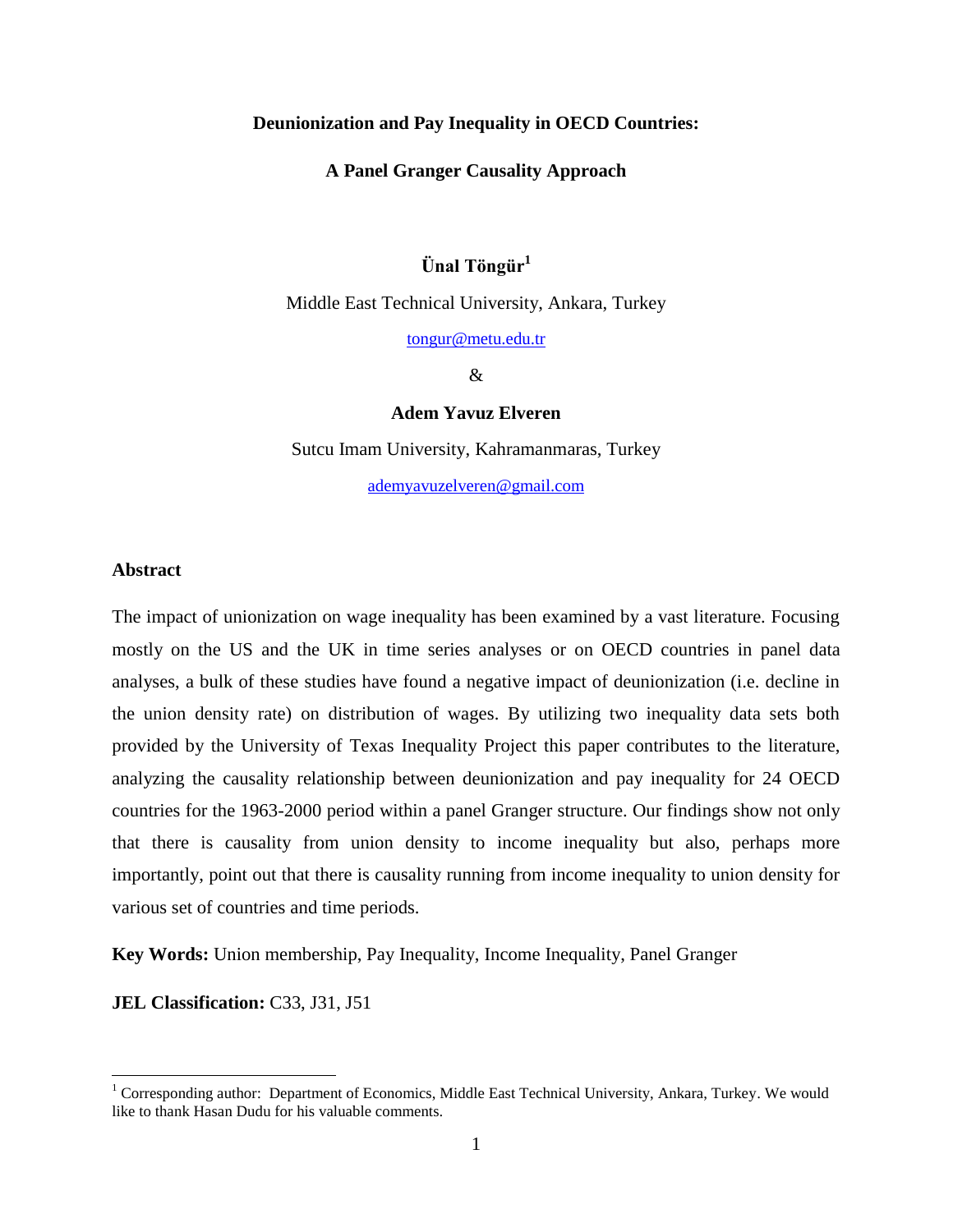#### **1. Introduction**

The decline in unionization rates and increasing income inequality have been two remarkable patterns in many OECD countries during the era of globalization. The structural change driven by globalization and technological change has led to increasing inequality. A number of developed countries have reformed their labor markets in the past two decades as a response to globalization. Changing wage-setting mechanisms and deunionization are two of these institutional changes. Therefore, it is observed that deunionization and increasing inequality have gone hand in hand in the neoliberal period in many OECD countries.

The literature suggests three main reasons for deunionization: abandoning fullemployment policies, and less union- and labor-friendly labor market reforms since the early 1980s; change in industrial composition of production; and increasing competition among firms. The unions reduce wage inequality by standardizing wages among union members. That is, they increase wages for low skilled workers more than they do for skilled workers, improving the effect of the distribution of wages (Lewis 1986). In this sense, deunionization is considered one of the key factors behind increasing income inequality in general, and pay inequality in particular, across the world.

Scholars have paid significant attention to this phenomenon, investigating the effect of the fall of union density on increasing income inequality. Many time series and panel data studies have made evident an improving effect of the unions on the distribution of wage. However, to the best of our knowledge, there is no study that adopts a panel Granger causality method to analyze the possible relationship between union density and income inequality. This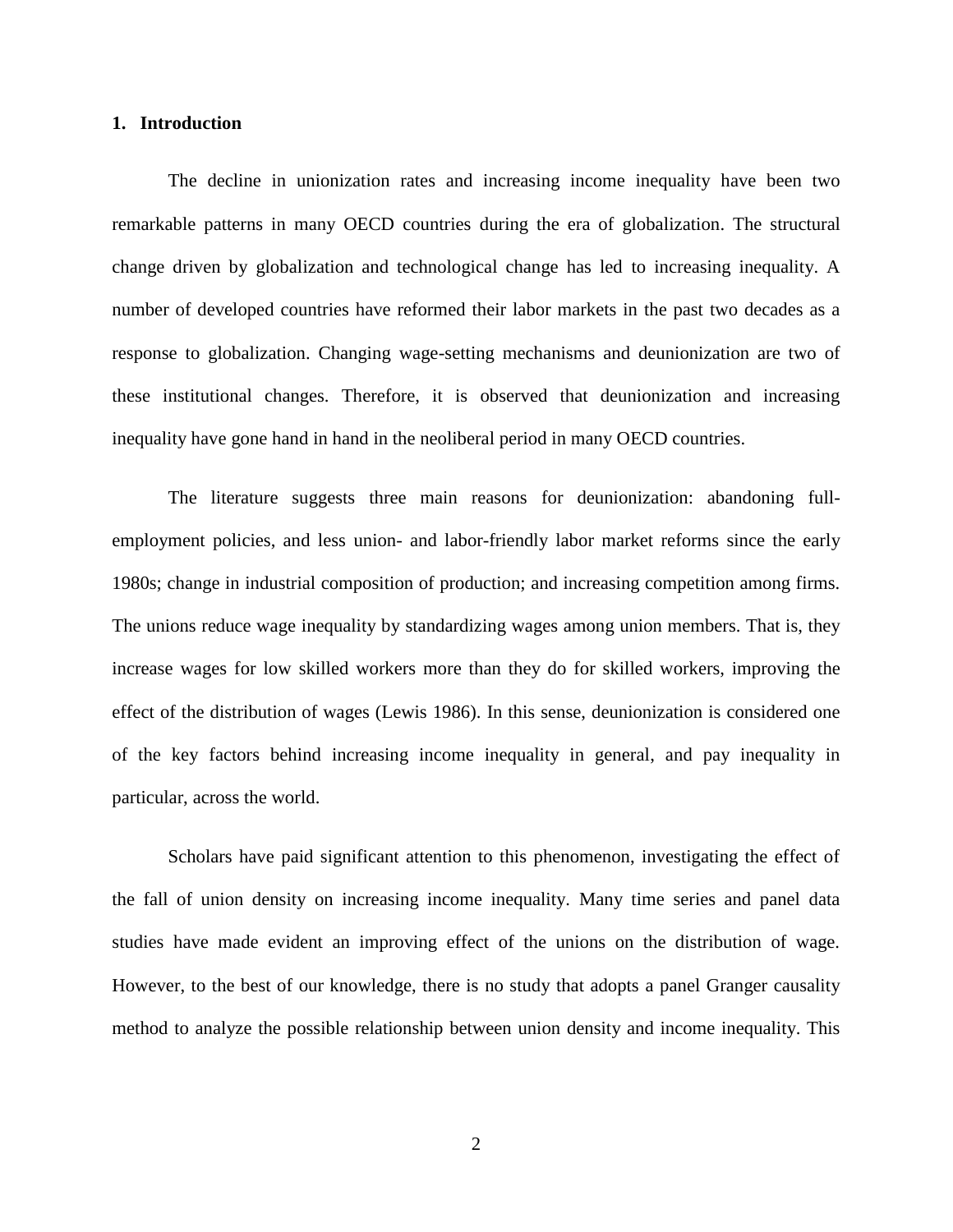study aims at contributing to this literature by investigating this relationship with a panel Granger causality method.

This study is relevant for two reasons. First, it provides further evidence on the relationship between union density and income inequality by adopting a relatively recent panel Granger method for the first time. The second novelty of the study is to utilize two data sets, both provided by the University of Texas Inequality Project, which allows one to analyze a relatively larger time period of 1963-2000 for 24 OECD countries.

The next section briefly discusses the relationship between unionization and income inequality, and highlights the related empirical works. Section 3 introduces the methodology that we adopted. Following is Section 4, in which the data and model are presented, and Section 5 presents the results and discussion. Finally, the last section summarizes the findings.

### **2. Deunionization and Income Inequality**

 $\overline{\phantom{a}}$ 

The decline in the unionization rates<sup>2</sup> and increasing pay/income inequality are two apparent trends for the majority of developed countries. One common fact that all major sources, such as Luxembourg Income Study (LIS), the United Nations World Income Inequality Database (WIID) and the University of Texas Inequality Project (UTIP), indicate is that inequality began rising in the early 1980s in OECD countries, sped up with the late 1980s, and slightly declined in the early 2000s (OECD 2012). Overall, inequality has risen in many OECD countries in the last decade, except for some highly unequal countries like Chile, Mexico and Turkey (OECD 2012).

<sup>&</sup>lt;sup>2</sup> It is worth noting that there is some divergence in union density over time across countries rather than a convergence (Schnabel 2012). That is, while there is overall decline in unionization, the differences in unionization rates are increasing across countries (for a comprehensive review see Blanchflower 2006).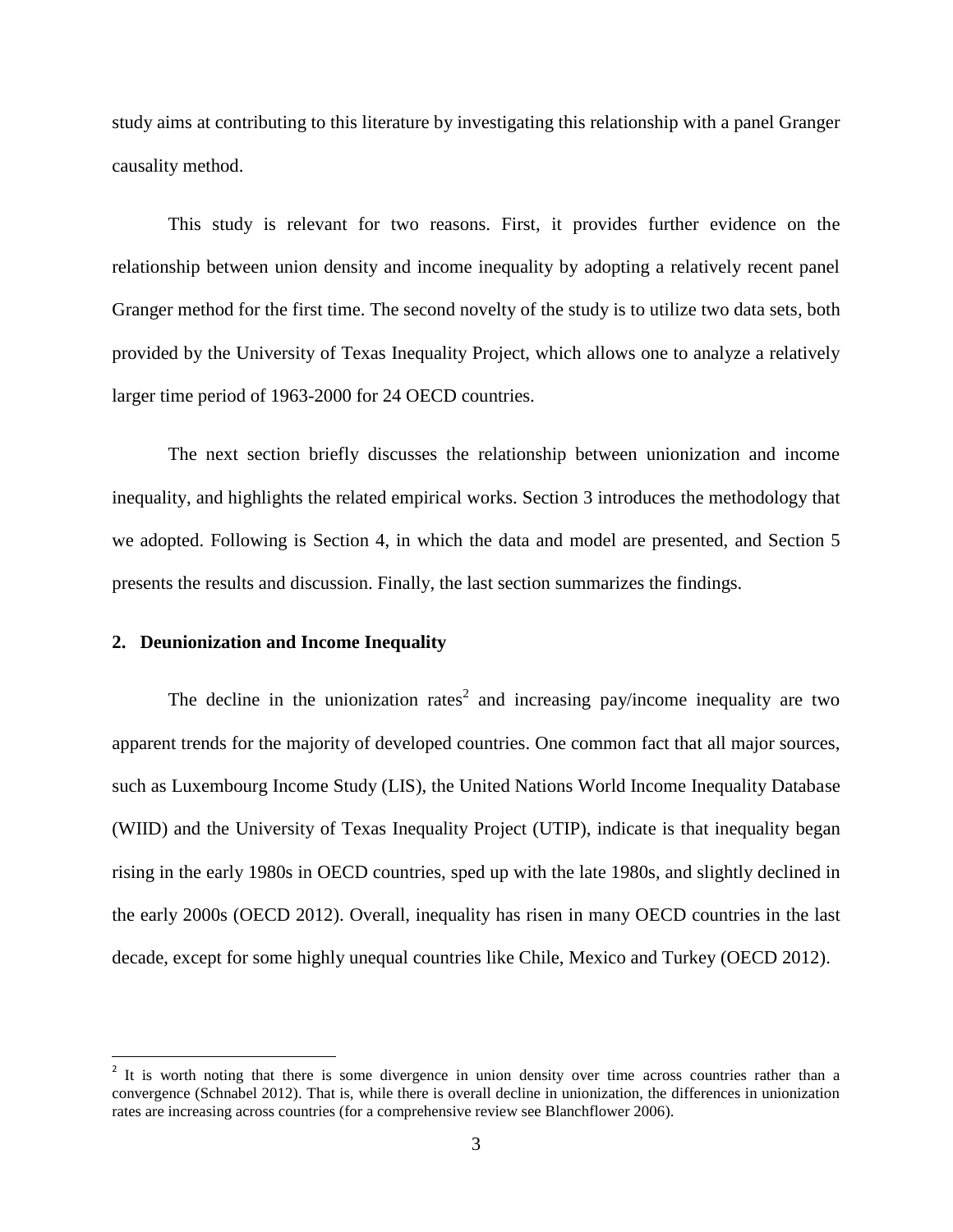Increasing inequality went hand-in-hand with the structural change driven by globalization and technological development. Since this technological change benefits highskilled workers at the expense of low-skilled ones, it can be considered as the principal factor behind the widening wage inequality (Acemoglu et al 2011; Acemoglu 2002). Another factor that contributes to this pattern during this era was a shift in the composition of jobs toward lower paid ones. For instance, women's employment has grown much faster than that of men. However, the fact that women typically work part-time and are paid less has contributed to the widening in wage gaps within the workforce (OECD 2011). Income distribution has deteriorated in parallel to increasing wage inequality. In fact, increasing labor income inequality has been the underlying reason for the increase in income inequality, as wages and salaries account for 75 per cent of household incomes of working age-adults (OECD 2012).

Most of the OECD countries have regulated their labor markets in the past two decades as a response to globalization. For instance, policy makers reduced the replacement rates of unemployment benefits and taxes on labor for low-income workers, and have improved employment protection legislation for workers with temporary contracts (OECD 2011). Wagesetting mechanisms have also changed in the past three decades. The trend of deunionization was another remarkable pattern across the OECD countries in this period.

Unionization is one of the important institutional factors that has an impact on the wage structure. The unions reduce wage inequality by standardizing wages among union members. On the other hand, they worsen wage inequality via crowding effect, as those who cannot find a job in unionized sectors move into non-unionized sectors, causing higher labor supply and therefore lowering wage levels in those sectors. However, unions also equalize the nonunion wage distribution by threatening union organization and enforcing the norms for fair pay (Western and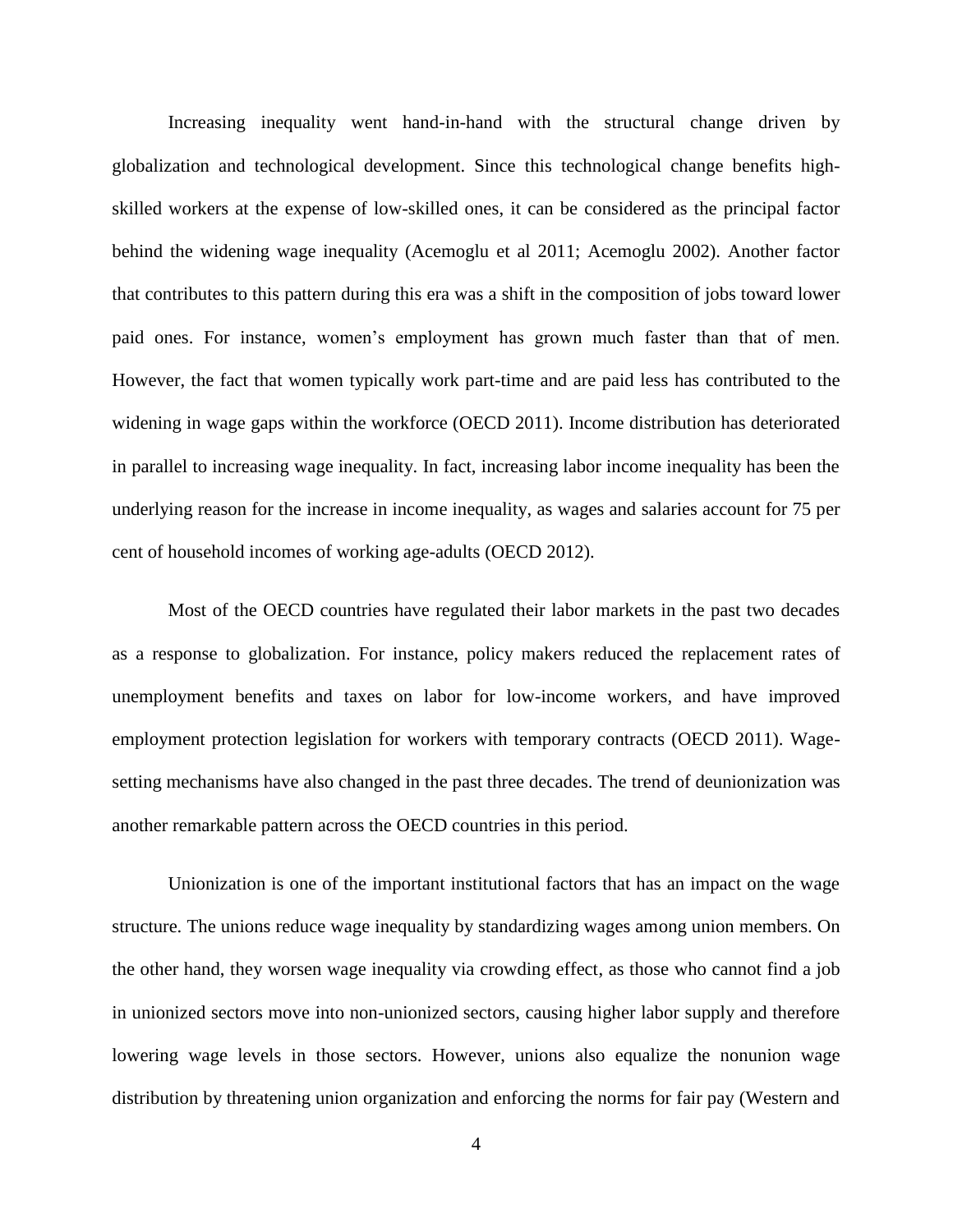Rosenfeld 2011). As a matter of fact, empirical literature shows that the wage compressing effect overbalances the deteriorating effect (Freeman 1980, 1984, Freeman and Medoff 1984, Card 1998; 2001, Card et al 2004, Metcalf et al 2001). Since the unions increase wages for less skilled workers more than they do for skilled workers, they have an improving effect on the distribution of wages (Reynolds 1967, Lewis 1986, Lemieux 1993, Chamberlain 1994, DiNardo et al 1996, Card 1996, Kaufaman 2002, Blanchflower and Bryson 2003). Therefore, one reason behind the increasing wage inequality is the decline in the union membership over the period (Card 2001, Acemoglu et al 2001).

Three main reasons for deunionization have been noted in the literature (Carlin and Soskice 1990, Acemoglu et al 2001, Schmitt and Mitukiewicz 2012). First, the neoliberal paradigm in the early 1980s created an extremely negative environment for unions with the abandonment of full-employment policies. Since that time, labor laws across the world have become much less union friendly, and unionizing new establishments has become harder (Blanchflower 2006). Second, there is a shift in the industrial composition of production, toward where organizing union activity is more expensive (Checchi and Visser 2005, Visser 2006, Schnabel and Wagner 2007, Ebbinghaus et al 2011 cited in Schnabel 2012). Third, the product market competition among firms has increased (Acemoglu et al 2001).

In addition to these three causes of deunionization, Acemoglu et al (2001) also emphasizes the role of technology. With increasing technology there is a shift in demand for skilled workers, and the labor supply does not adjust quickly enough to this change. In this context, Acemoglu et al (2001) argue that skill-biased technical change is not just a cause for rising inequality, but also for deunionization. Increasing productivity differentials weaken the coalition between skilled and unskilled workers over joining the trade unions since the improved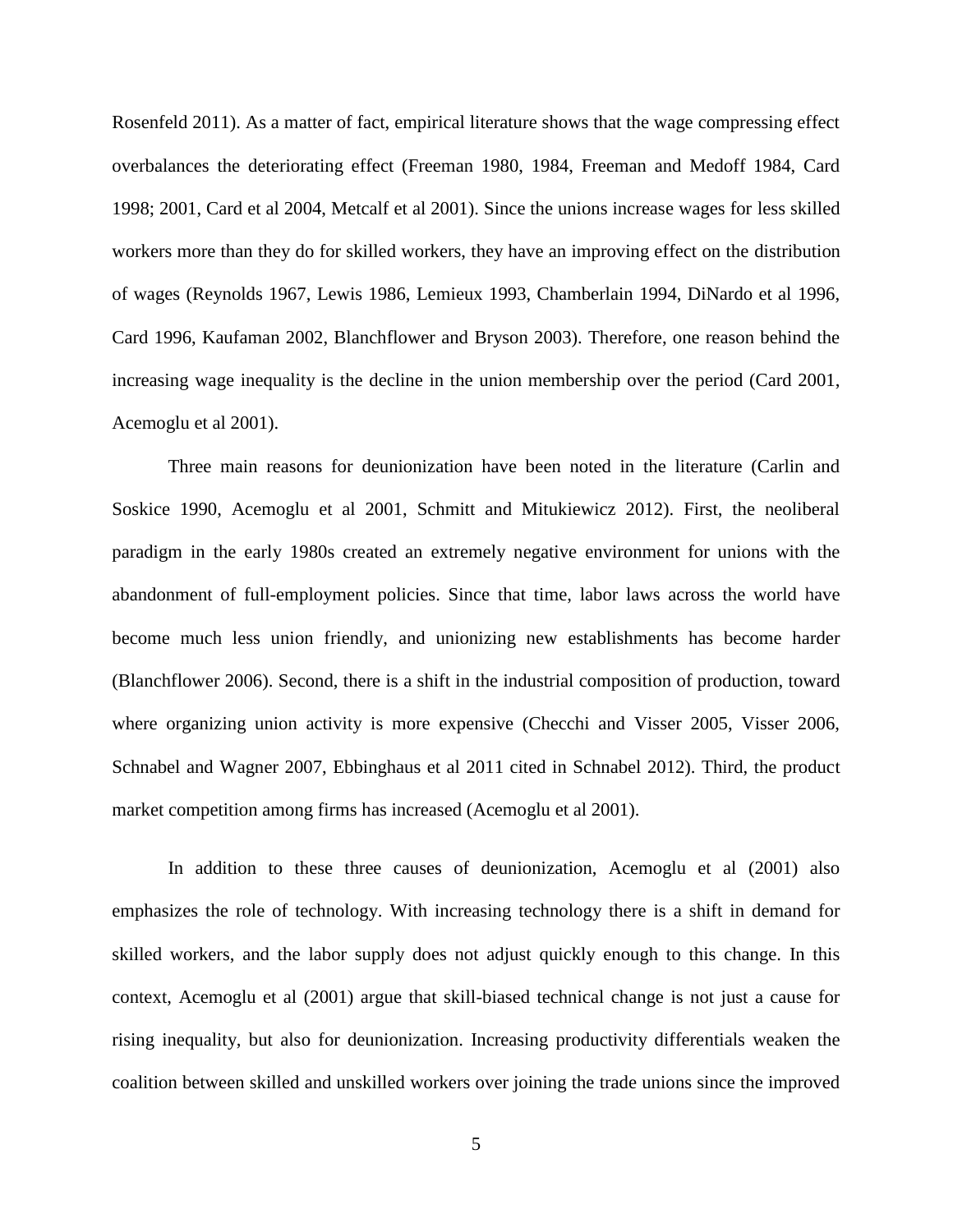outside opportunities (i.e. the competitive market return) reduce the incentives of skilled workers to join the union. That is, deunionization increases the original impact of skill-biased technical change on inequality as unions no longer compress the wages (Acemoglu et al 2001: 24).

Checchi et al (2007), following the argument raised by Acemoglu et al (2001), states that besides the common view that decline in unionization (i.e. less member and/or lower bargaining coverage) increases pay inequality (Alderson and Nielsen 2002, DiNardo et al 1996, Freeman 1980, Rueda and Pontusson 2000, Wallerstein 1999, cited in Checchi et al 2007) change in pay inequality also affects the incentive to join the unions. The reason is the fact that more earnings diverge from the median earnings, since the unions relatively serve more for the interest of intermediate earners than for those of high and low earners. They argue that no matter what the cause (i.e. skill-biased change, globalization or migration) increasing pay inequality reduces incentives to join a union (Checchi et al 2007: 22).

There is a growing body of literature on the effect of deunionization on pay/income inequality (see Blanchflower 2006, Stennek 2012 and Schnabel 2012 for comprehensive reviews on the other aspects of the (de)unionization). For example, Mosher (2007), Volscho and Fullerton (2005), Western and Rosenfeld (2011), Gosling and Lemieux (2001), Freeman (1983), DiNardo et al. (1996), Card (1992; 2001), Freeman (1993), Frandsen 2012 on the US, Lemieux (1998) on Canada, DiNardo and Lemieux (1997), Lemieux (1993) on the US and Canada, Bell and Pitt (1998) and Machin (1997) on UK, Card et al (2004) on the US and the UK, Checci and Pagani (2004) on Italy, and Utlu et al (mimeo) on Turkey show the deteriorating effect of deunionization on the distribution of wage.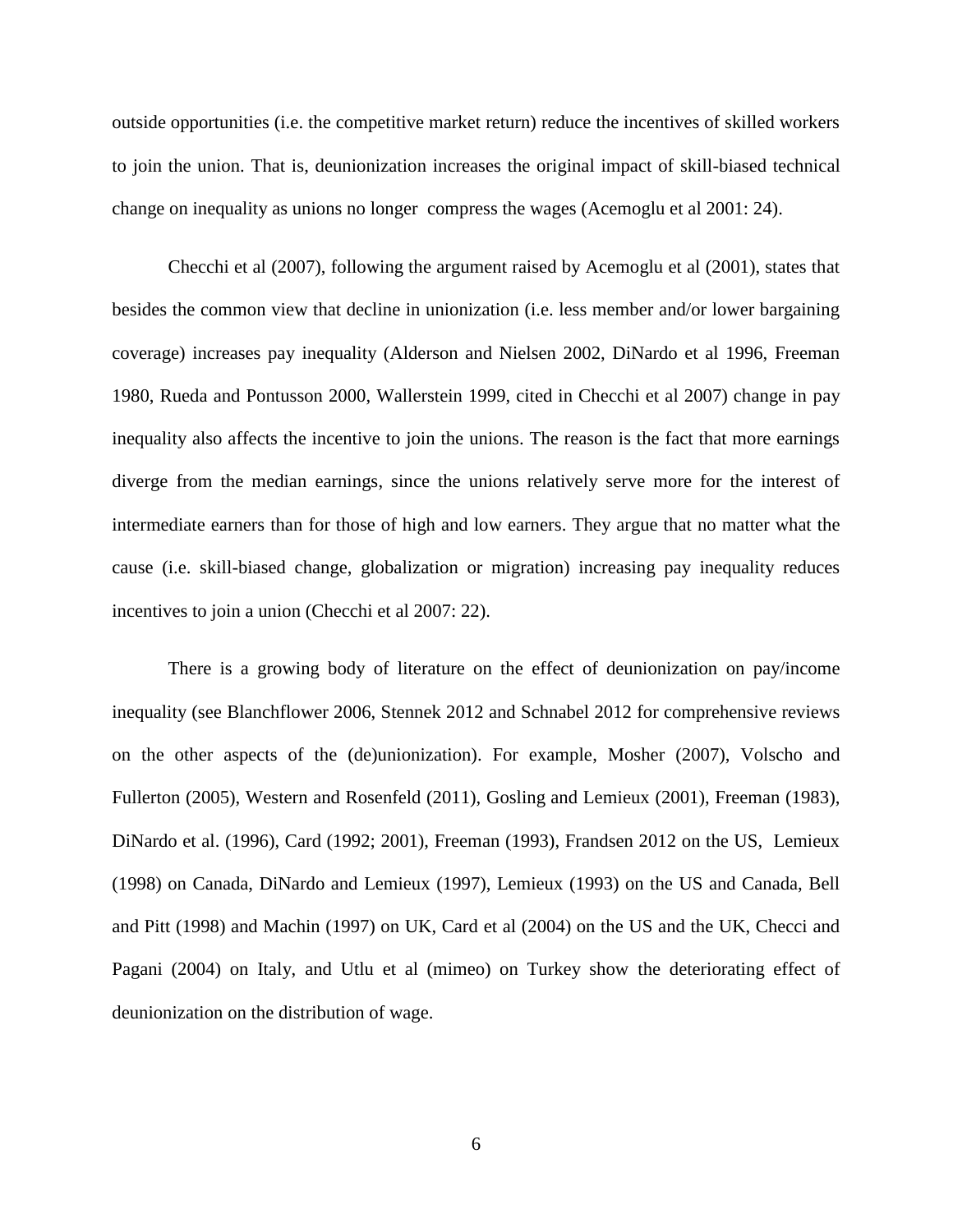Aside from those single-country or a-few-country comparison studies, there are also several panel studies with a larger number of countries that find a negative<sup>3</sup> relationship between union density/membership and pay/income inequality, such as Wallerstein (1999) for 16 OECD countries during the 1980-1992 period, Rueda and Pontusson (2000) (and Pontusson et al 2003 in a similar study) for the same countries of Wallerstein (1999) during the 1973-1995 period by controlling further economic conditions, Koeniger et al (2007) for fewer (i.e. 11) countries during the 1973-1998 period by considering more variables on the labor market, Bradley et al (2003) for 14 advanced countries for various survey years for the 1970s, 80s and 90s, Calderon et al (2004) for 121 countries during the 1970-2000 period, Checchi and Garcia-Penalosa (2008) for 17 OECD countries during the 1969-2004 period, Chintrakarn (2011) for 48 states of the US for the period of 1988-2003, Georgiou (2012) for the western European countries during the 1999-2008 period, and Kahn (2000) for 15 OECD countries for the period of 1985-1994, and Doerrenberg and Peichl (2012) during the period 1981-2005 for OECD countries.

However, to the best of our knowledge, there is no study that investigates the causality between the variables in question. Also, there is ambiguity in the direction of causality. Considering these facts, this study attempts to fill this gap by investigating causality between union density and two different measures of income inequality in a panel data context by using the method by Hurlin and Venet (2001).

 $\overline{\phantom{a}}$ 

<sup>&</sup>lt;sup>3</sup> However, Baccaro (2008) finds no improving effect of unionization on income inequality for 51 Advanced, Central and Eastern European, Latin American, and Asian countries for the period of 1989-2005, except for Central and Eastern European, and Volscho (2008) found that by the late 1990s between the states of the US union density has positive impact on income inequality.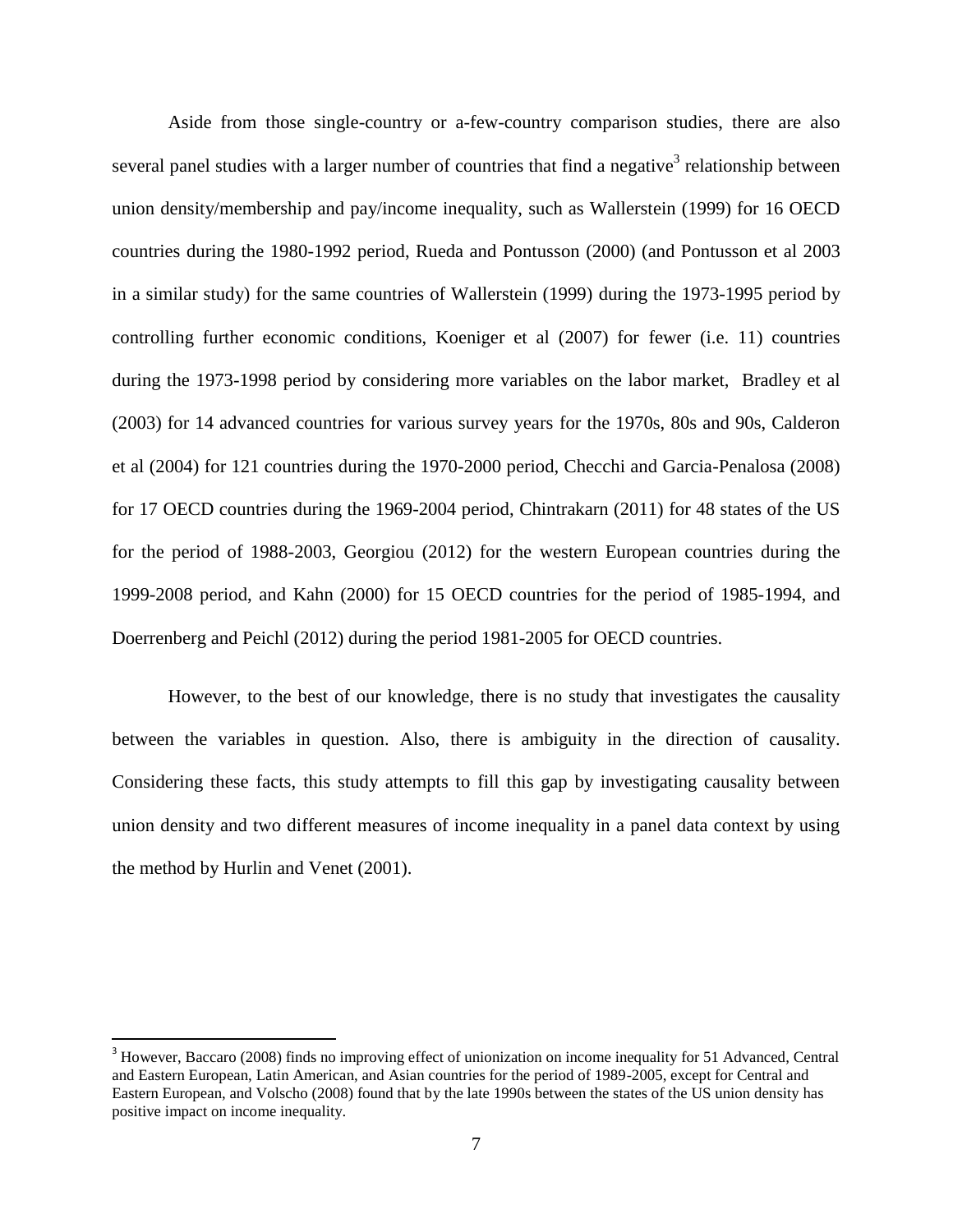#### **3. Methodology**

In this study, we employ the Granger causality method, originating from the seminal work of Granger (1969). The method is broadly used to analyze causal effects between time series variables. The logic is that a cause cannot come after an effect, which means that the past can only predict the future; not vice versa. Therefore, the causal relationship between two variables can be determined by examining the way they move with respect to each other over time. In that sense, a variable  $x$  is said to Granger-cause another variable  $y$ , if future values of  $y$ can be predicted better by using past values of  $x$  and  $y$ , than by using the past values of  $y$  only.

The standard Granger causality is not appropriate for panel data. Over the past few decades, some Granger-causality tests have been developed to incorporate panel data. Hurlin and Venet (2001) pointed out that a panel data dimension provides both cross-sectional and time series information and a large number of observations to utilize. Moreover, it substantially improves the efficiency of Granger causality tests by increasing the degrees of freedom and reducing the collinearity among explanatory variables (Greene, 2008; Baltagi, 2005). Moreover, panel data allows for more flexibility in the modeling of the behavior of cross-sectional units than conventional time series analysis (Greene, 2008).

There are two main approaches to analyze Granger causality in a panel data context (Erdil and Yetkiner 2009). First, following Holtz-Eakin et al. (1985), one treats the autoregressive coefficients and slope coefficients as variables in a panel VAR model. Similar methods have been developed or utilized by -inter alia- Hsiao (1986), Holtz-Eakin et al. (1988), Hsiao (1989), Weinhold (1996), Weinhold (1999), Nair-Reichart and Weinhold (2001) and Choe (2003). The second approach, where the autoregressive coefficients and slope coefficients are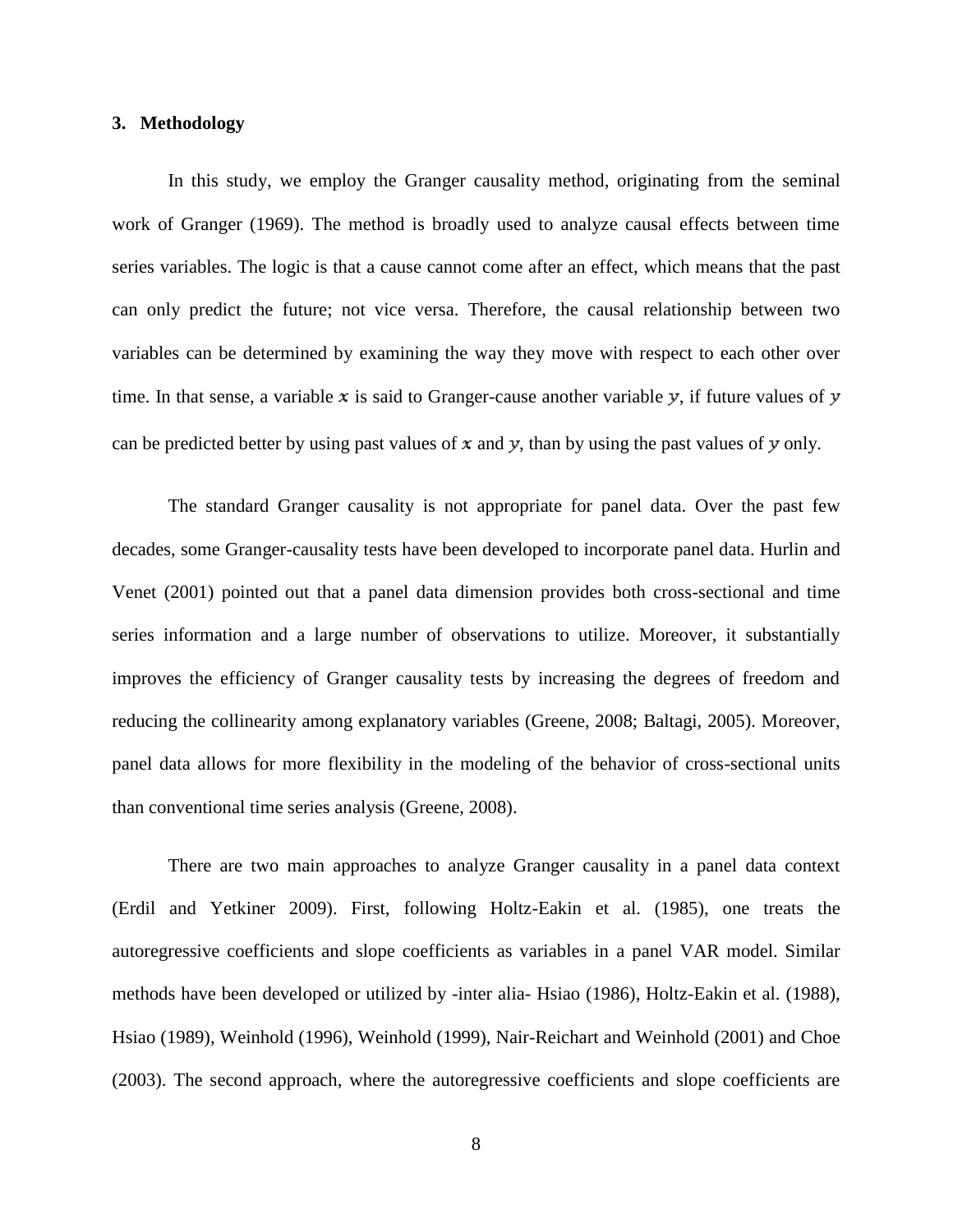treated as constants, is developed by Hurlin and Venet (2001), Hurlin (2004a, 2004b), and Hansen and Rand (2006). There are some studies that adopt Hurlin and Venet (2001)'s approach to test causality for panel data (e.g, Hoffman, et al., 2005; Hood III, et al, 2008, Erdil and Yetkiner, 2009).

In this study, we employ the second approach since we focus on a large number of crosssection units but relatively short time periods, and we also consider a small number of countries for a larger time period for comparison.<sup>4</sup> Following Hurlin and Venet (2001), we consider two covariance stationary variables observed on *T* periods and on *N* cross-section units. In the context of Granger (1969) causality procedure, the variable  $x_{i,t}$  is causing another variable  $y_{i,t}$  if future values of  $y_{i,t}$  could be predicted better by using past values of  $x_{i,t}$  and  $y_{i,t}$ , than if only the information of  $y_{i,t}$  (i.e., apart from  $x_{i,t}$ ) had been used. We take into account linear predictors only because it may not be possible to use optimum predictors completely. Considering a timestationary VAR representation adapted for a panel setting, we estimate the following model<sup>5</sup>:

$$
y_{i,t} = \sum_{k=1}^{p} \gamma^k y_{i,t-k} + \sum_{k=1}^{p} \beta_i^k x_{i,t-k} + v_{i,t}
$$
 (1)

with  $i \in [1, N]$  and  $v_{i,t} = \alpha_i + \varepsilon_{i,t}$ , where  $\alpha_i$  are individual effects and  $\varepsilon_{i,t}$  are *i.i.d.*  $(0, \sigma_s^2)$ .  $y_{i,t}$ and  $x_{i,t}$  are covariance stationary variables. The autoregressive coefficients  $\gamma^k$  and regression

l

 $4$  The second approach allows the analysis not only for large N and small T, but also for small N and large T. In fact, Hurlin and Venet (2001) provides an extension of panel Granger causality also for large N and small T.

<sup>&</sup>lt;sup>5</sup> Hurlin and Venet (2001) also consider the possibility of instantaneous effects of  $x_{i,t}$  on  $y_{i,t}$  (includes the current value of  $x$  as a regressor). However, we ignore this possibility since we are not concerned about an instantaneous relationship (and because it is unlikely that there is instantaneous effect between variables in our question); therefore we would prefer to focus on exploring to what extent the past values of  $x_{i,t}$  could be of helping in predicting  $y_{i,t}$ . Moreover, our definition of the best linear predictor is a straightforward extension of the conventional version of Granger causality method.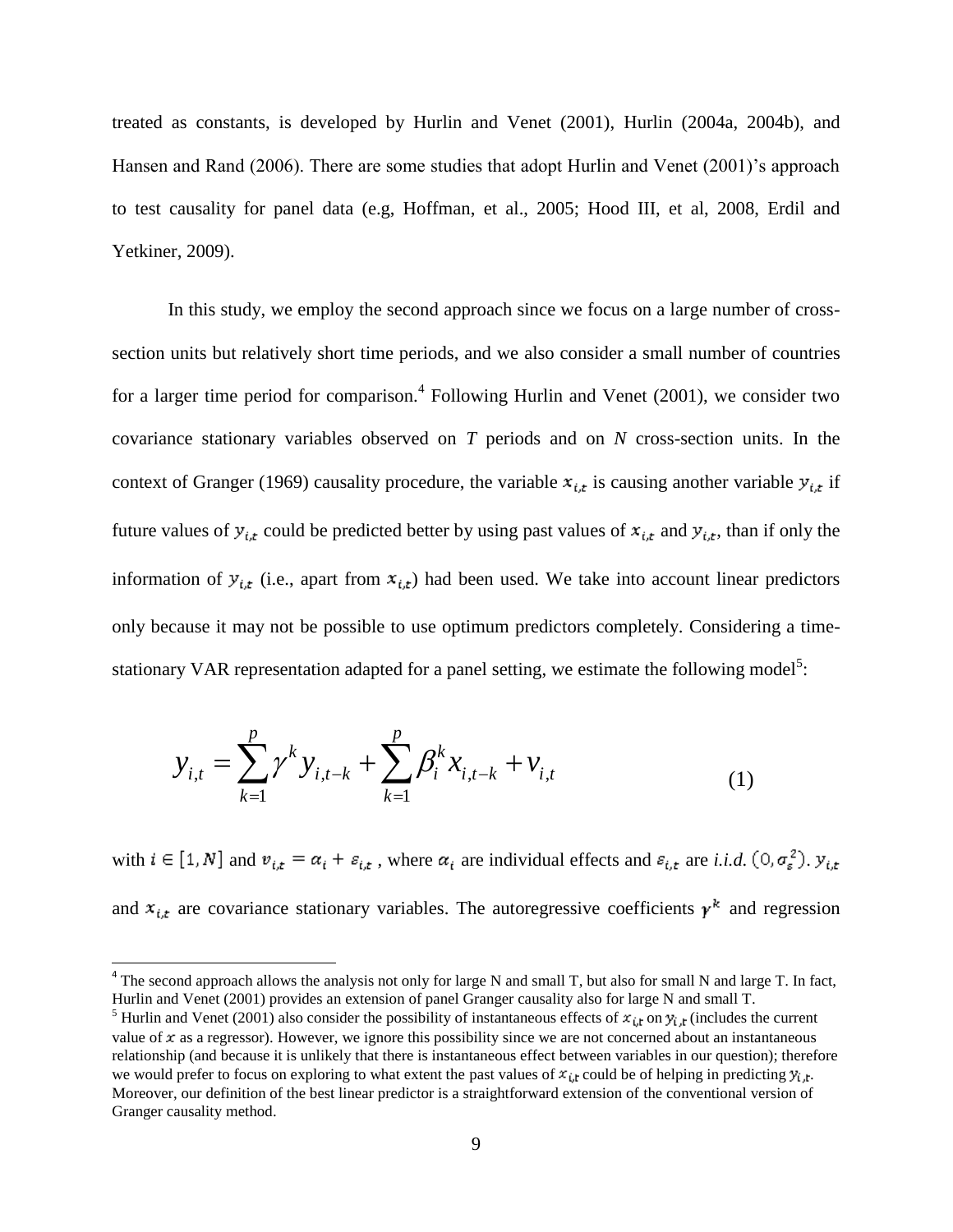coefficient slopes  $\beta_i^k$  are assumed to be constant over time. Particularly,  $\gamma^k$  is assumed to be identical across individuals, while  $\beta_i^k$  may differ across individuals, and *p* is the number of lags. The residuals are assumed to satisfy the standard properties, i.e., they are independently, identically, and normally distributed, and free from heteroscedasticity and autocorrelation. Hence, the model above is a panel data model with fixed coefficients and established for Granger causality in a panel data context.

The conventional Granger causality tests raise two critical issues for a panel data case, both dealing with the potential heterogeneity of the individual cross sections. The first source of heterogeneity is cross sectional variation due to the distinctive intercepts; such heterogeneity may be addressed with a fixed effects model (i.e. it is controlled by introduction of individual effects  $\alpha_i$  in the model). The more crucial case is where heterogeneous slope coefficients should be considered (i.e. should be controlled by introducing individual dimension for regression slopes  $\beta_i^k$  in the model). The second source of heterogeneity affects the causality relationships. For instance, for some individuals the introduction of past values of  $x$  may improve the forecast on y, whereas for others there may be no improvement. Therefore, we should distinguish two subgroups of individuals according to the causality relationships between  $x$  and  $y$ . If this heterogeneity is not considered, the test of causality hypothesis may lead to a fallacious conclusion concerning the relative size of the two subgroups. In a nutshell, the Granger causality for panel data sets should consider the different sources of heterogeneity of the data-generating process. In this study, following Hurlin and Venet (2001), both sources of heterogeneity mentioned above are controlled.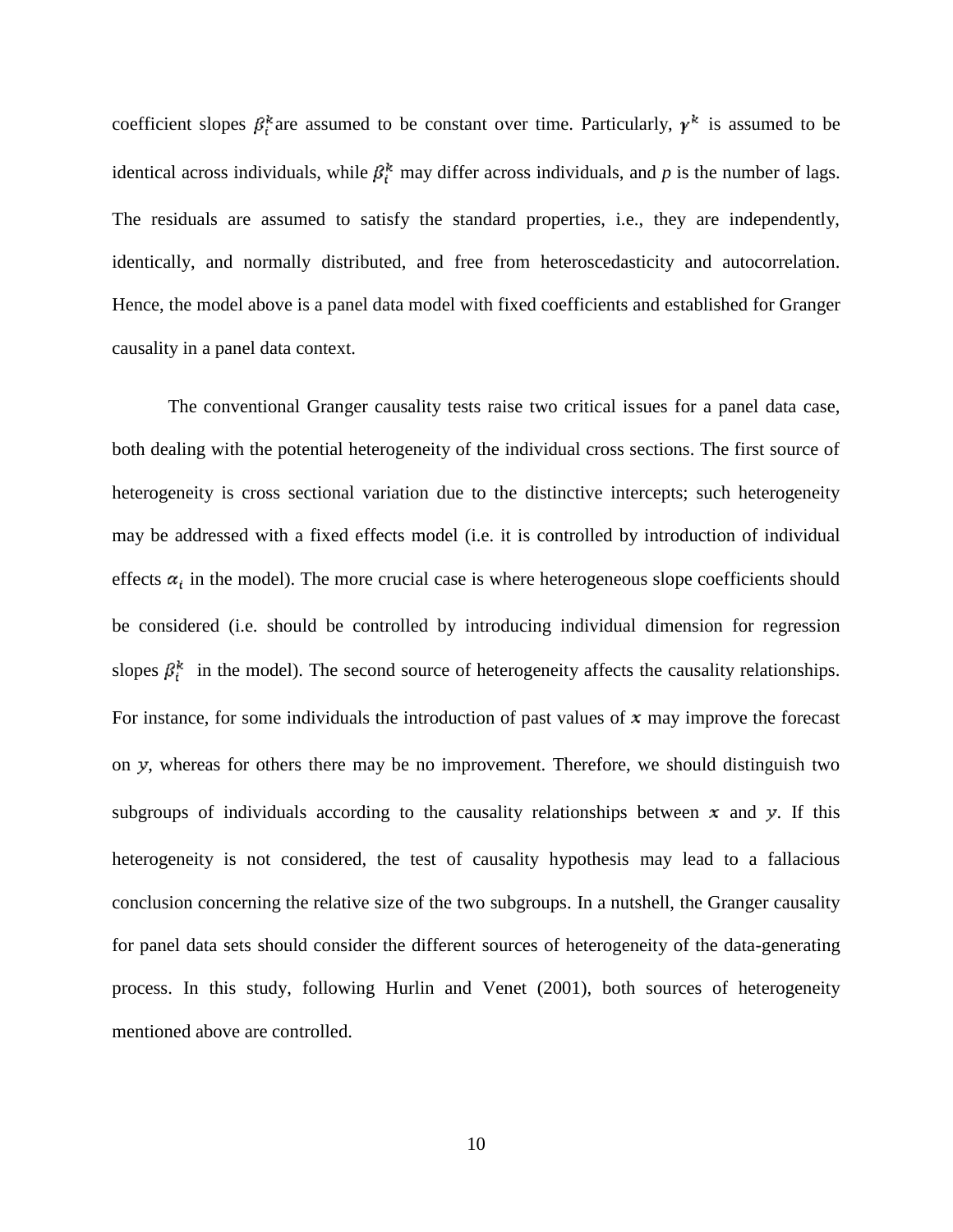If we consider model (1), the general definitions of causality imply testing for linear restrictions on these coefficients. The procedure has three main steps, which are related to the homogeneous non-causality (HNC), homogeneous causality (HC) and heterogeneous noncausality (HENC) hypotheses.

HNC refers to the case in which there is no linear causality between dependent variable  $y_{i,t}$  and explanatory variable  $x_{i,t}$  for any cross section (the null hypothesis states non-existence of causal relationships across all cross sections, *N*).

The null and alternative hypotheses for the HNC case are:

$$
H_0: \beta_i^k = 0, \forall i \in [1, N], \forall k \in [1, p]
$$
  
\n
$$
H_a: \exists (i, k), \beta_i^k \neq 0
$$
\n
$$
(2)
$$

To test these *Np* linear restrictions, the following Wald statistic is computed:

$$
F_{hnc} = \frac{\left(RSS_2 - RSS_1\right) / \left(Np\right)}{RSS_1 / \left[NT - N\left(1 + p\right) - p\right]}
$$
\n(3)

where  $RSS_2$  denotes the sum of squared residuals obtained under  $H_0$ , and  $RSS_1$  denotes the sum of squared residuals produced by the unrestricted model in equation (1). If we assume the individual effects are fixed, both *RSS<sup>1</sup>* and *RSS<sup>2</sup>* are given by the RSS obtained from maximum likelihood estimation (MLE) that corresponds in this case to the fixed effects (FE) estimator.

HC means that there exists causality between  $y_{i,t}$  and  $x_{i,t}$  for all cross sections (the null hypothesis states existence of causal relationships across all cross sections, *N*).

The null and alternative hypotheses of the HC case are: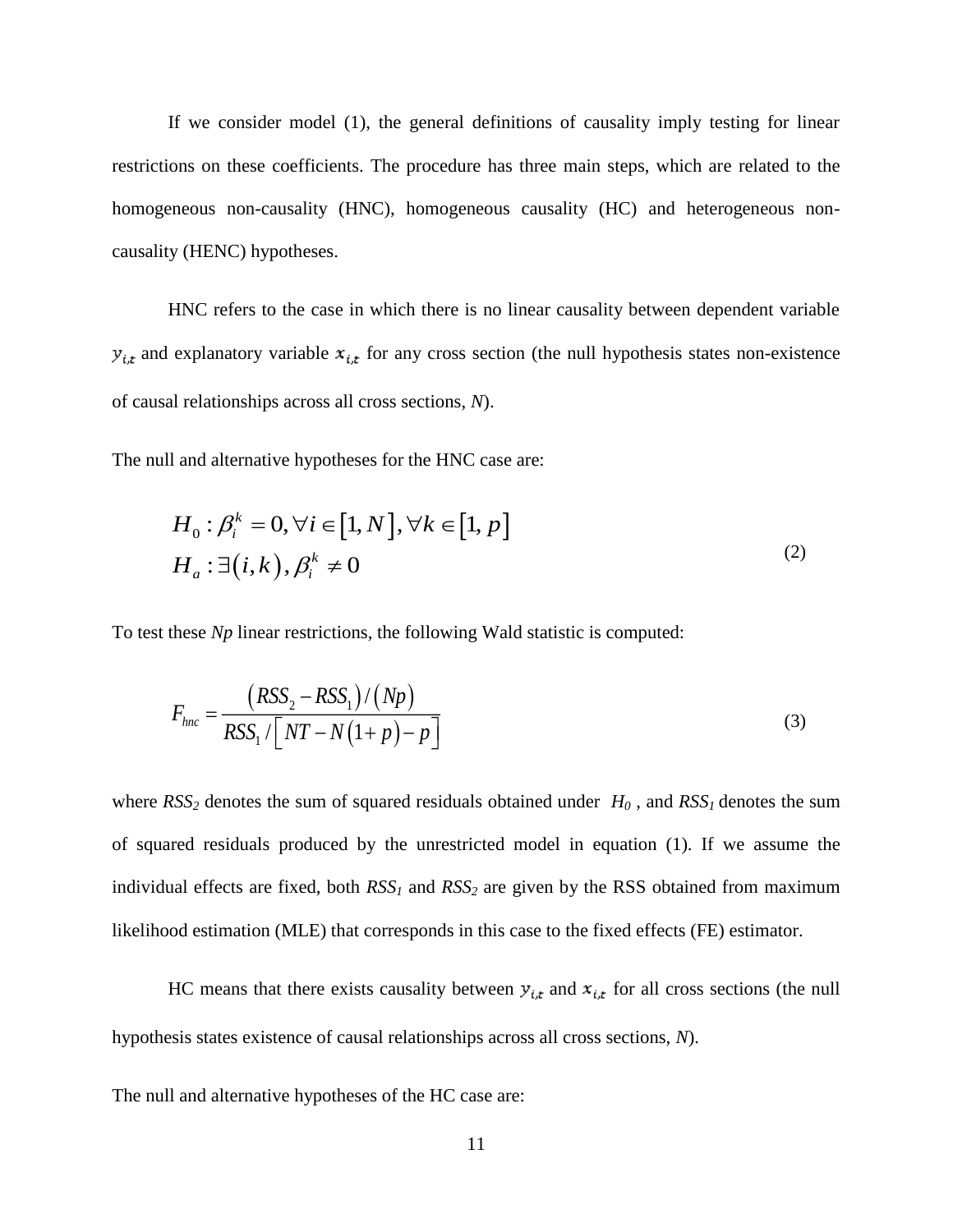$$
H_0: \forall k \in [1, p], \beta_i^k = \beta^k, \forall i \in [1, N]
$$
  

$$
H_a: \exists k \in [1, p], \exists (i, j) \in [1, N], \beta_i^k \neq \beta^k
$$
 (4)

with the F-statistic being:

$$
F_{hc} = \frac{\left(RSS_3 - RSS_1\right) / \left[p\left(N-1\right)\right]}{RSS_1 / \left[NT - N\left(1+p\right) - p\right]}
$$
\n<sup>(5)</sup>

[1, p],  $\beta_i^k = \beta^k$ ,  $\forall i \in [1, N]$ <br>
1, p],  $\exists (i, j) \in [1, N]$ ,  $\beta_i^k \neq$ <br>
ing:<br>
SS<sub>3</sub> - RSS<sub>1</sub>) / [p(N-1)]<br>
S<sub>1</sub> / [NT - N(1+ p) - p<br>
mding to the realization of the state is the coefficient of the state is the coefficient where  $RSS<sub>3</sub>$  corresponding to the realization of the sum of residual squares obtained when one imposes the homogeneity for each lag *k* of the coefficients associated to the variable  $x_{i,t-k}$ . As for the HNC hypothesis test, if we assume that individual effects are fixed under  $H_0$  and  $H_a$ , the MLE estimator corresponds to FE estimator.

HENC refers to the situation in which at least one cross section unit does not indicate a causality relationship between  $y_{i,t}$  and  $x_{i,t}$  (the null hypothesis states non-existence of causal relationship for each cross section unit).

The null and alternative hypotheses of the HENC case are:

$$
H_0: \exists i \in [1, N], \forall k \in [1, p], \beta_i^k = 0
$$
  

$$
H_a: \forall i \in [1, N], \exists k \in [1, N], \beta_i^k \neq 0
$$
 (6)

For that, we compute *N* statistics:

$$
F_{henc}^{i} = \frac{\left(RSS_{2,i} - RSS_1\right)/p}{RSS_1 / \left[NT - N\left(1 + 2p\right) + p\right]}
$$
\n<sup>(7)</sup>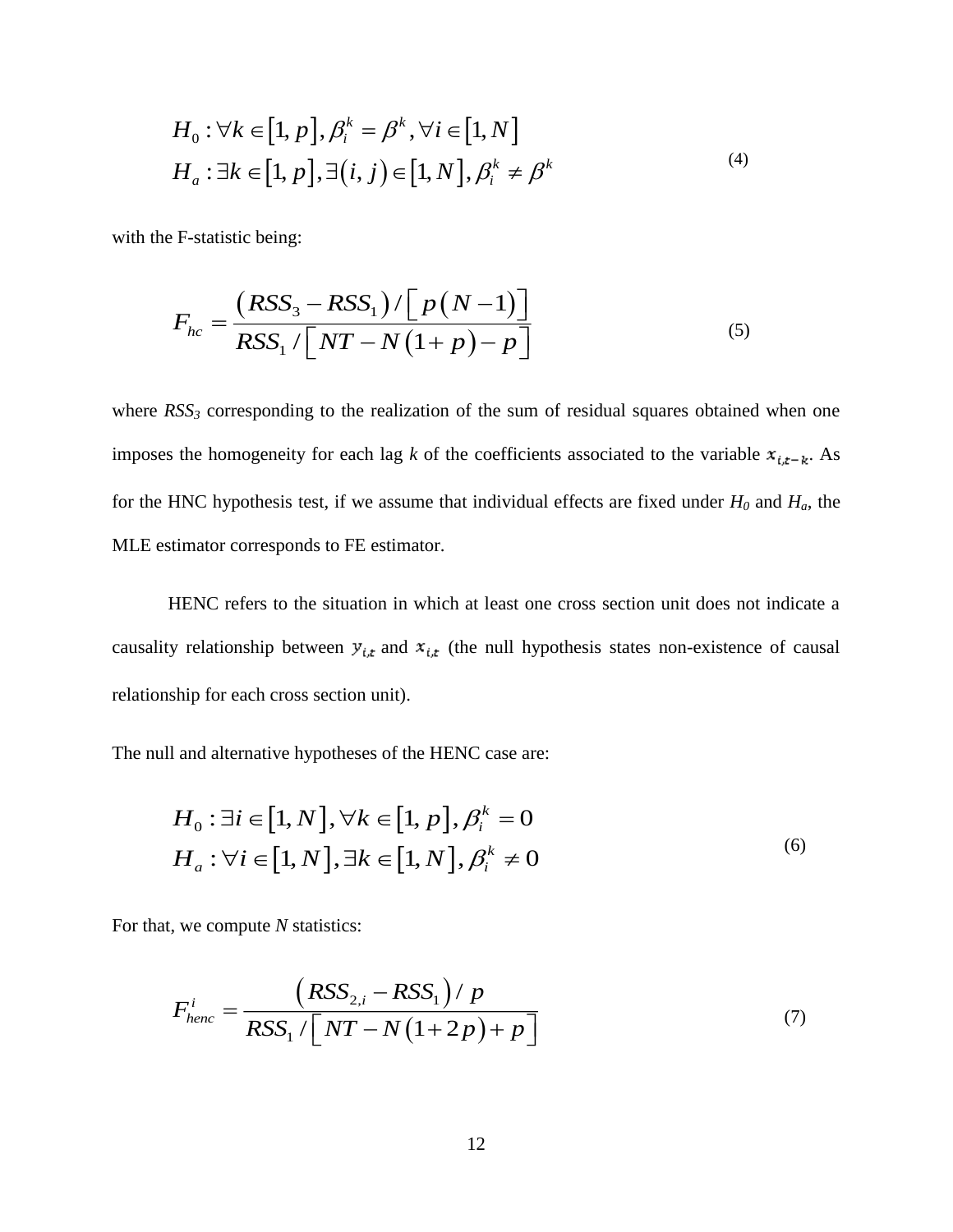where  $RSS_{2,i}$  denotes the sum of residual squares obtained from model (1) when one imposes  $\beta_i^k = 0$ ,  $\forall k \in [1, p]$  for each *i*. This means that  $x_{i,t-p}$  of the cross section unit in question is excluded from the panel for the restricted model. These *N* cross-sectional tests allow to us to identify the individuals for which there are no causality relationships.

In summary, the hypothesis tests proceed as follows: One first tests the HNC hypothesis, and then the HC hypothesis if the HNC hypothesis is rejected. If the HC hypothesis is also rejected, then the HENC hypothesis is tested. If the HENC is accepted, there exists an individual in question for which  $x_{i,t}$  does not Granger cause  $y_{i,t}$ ; whereas if the HENC is rejected, causal relationship is present for the cross section unit in question. Intrinsically, HENC hypothesis could be considered as the consequence of the heterogeneity of the data-generating process (see Figure A1 in the Appendix for this procedure).

It is worth noting that for micro panels, where there are a large number of individuals (N) observed over a short period of time (T), the fixed effects estimator of the coefficients of endogenous lagged variables is biased and inconsistent (Nickell, 1981). MLE for the dynamic fixed effects model remains biased with the introduction of exogenous variables when T is small. In this situation, the estimators of coefficients of exogenous variables are also biased (Kiviet, 1995). Nickell (1981) also showed that the presence of exogenous variables modifies the size of the bias on the coefficients of the lagged endogenous variables. Therefore, these issues imply that the Wald statistics concerning Granger causality tests do not have a standard distribution under the null hypothesis when T is small<sup>6</sup>. Moreover, one may still favor the FE estimator, arguing that its bias may not be large in this case. Hurlin and Venet (2001) assert that the test statistic obtained from the asymptotic distribution of  $F<sub>hnc</sub>$  converges to non-central parameters

 $\overline{\phantom{a}}$ 

 $6$  On the other hand, Judson and Owen (1999) show that the FE estimator bias decreases with T.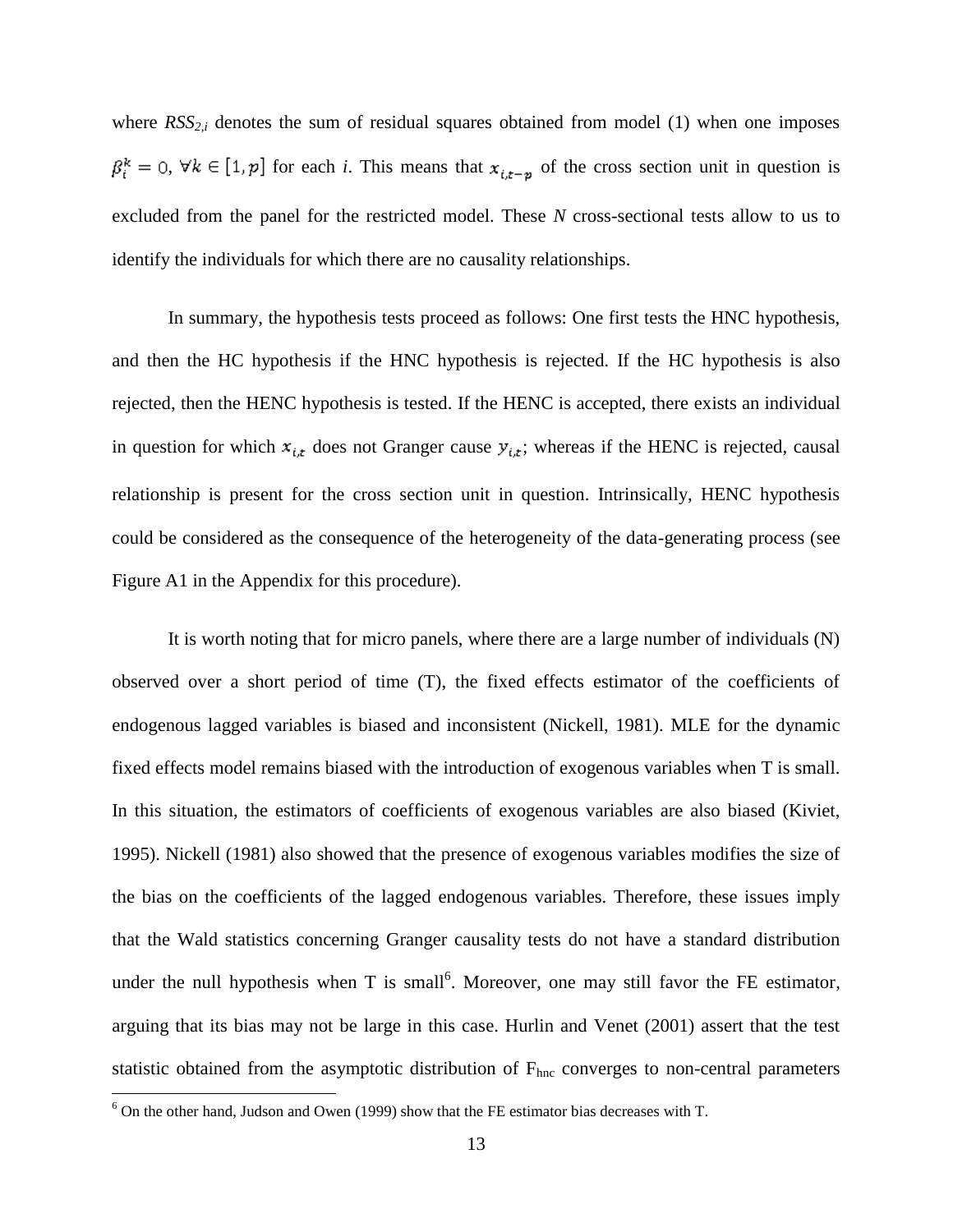(non-standard critical values) when T is small, whereas it converges to central parameters (standard critical values) when T is large. Hurlin (2004a) computed different critical values for non-centered F distribution by implementing a Monte Carlo study to consider dynamic panel bias effect. His empirical critical values are higher than the theoretical ones. When T is small, using those simulated critical values in Hurlin (2004a) clearly reduced the risk of rejecting an incorrect hypothesis. Although we acknowledge that dynamic panel bias in our case is not large, we still adopt the dynamic FE estimator procedure in Hurlin and Venet (2001) as we avoid bias problem by using non-centered critical values. In sum, dynamic panel bias is in favor of the causality hypothesis in our case.

#### **4. Data and Model**

In our empirical analysis, which is based on country-level annual data, we attempt to test the causality between union density and income inequality. We utilize the most commonly used measure for union bargaining power in the literature, the trade union density which is provided by the OECD during the period of 1963-2001. Union density measures the net union membership as a percentage of all wage earners.

We utilize two inequality data sets. The first set, UTIP-UNIDO, is provided by the University of Texas Inequality Project (UTIP), based on the United Nations International Development Organization (UNIDO) Industrial Statistics. UTIP-UNIDO data set is constructed by calculating the between-group Theil's T statistic over the UNIDO manufacturing pay data provided, according to the International Standard Industrial Classification (Galbraith and Conceição, 2001).

The between-group  $(T^B)$  of Theil's T statistic can be stated as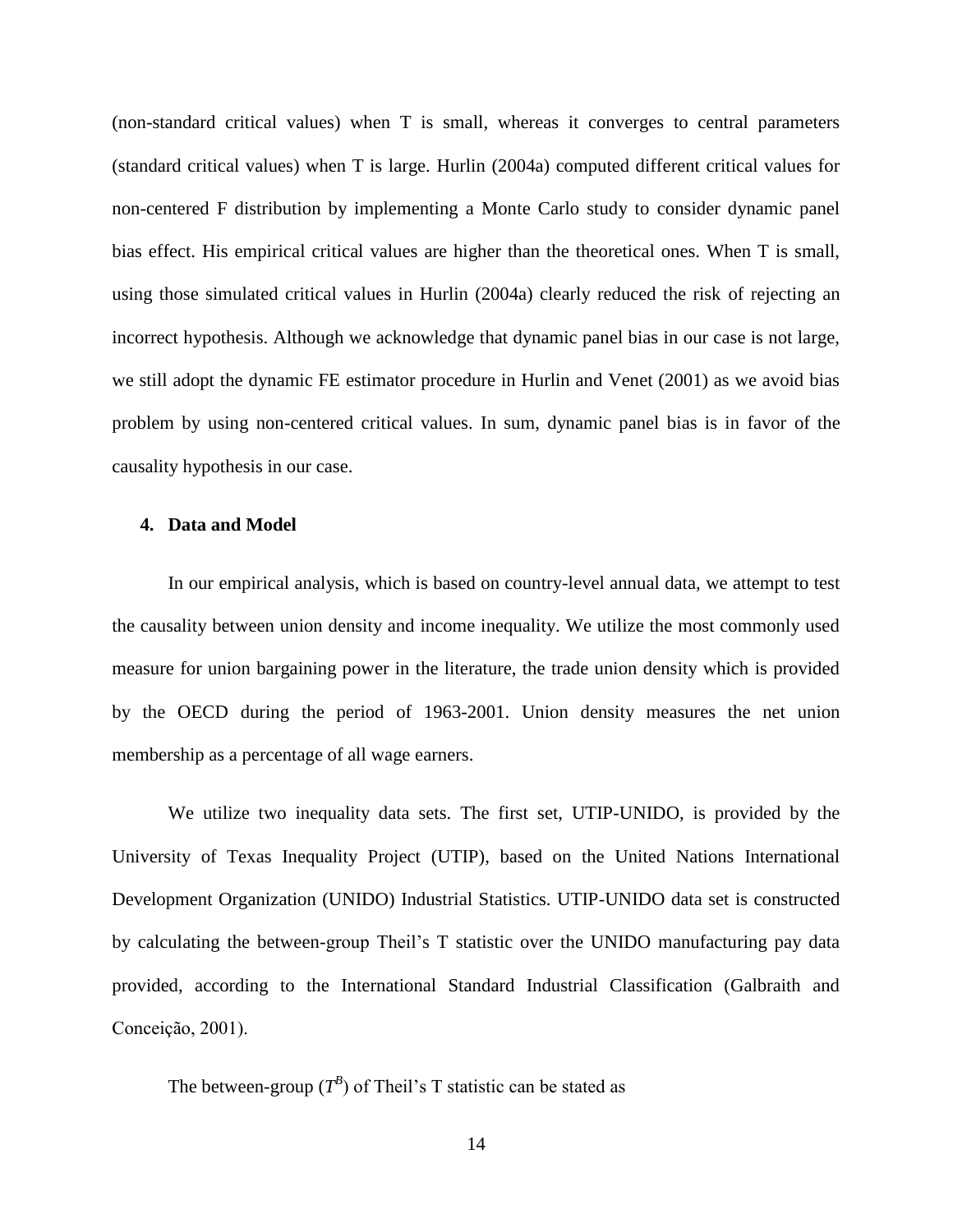$$
T^{B} = \sum_{i=1}^{n} \left\{ \left( \frac{p_{i}}{P} \right) * \left( \frac{y_{i}}{\mu} \right) * \ln \left( \frac{y_{i}}{\mu} \right) \right\}
$$

where i indexes groups,  $p_i$  is the population of group i, P is the total population,  $y_i$  is the average wage in group i, and  $\mu$  is the average wage of the entire population (Theil 1972).

The second data set, Estimated Household Income Inequality (EHII), is also provided by the UTIP. The group calculates EHII by combining the UTIP-UNIDO data set and Deininger-Squire (1996) data set in the Gini format based on some statistical methods. These pay inequality indices cover 156 countries during the 1963-2002 period (see the UTIP and Galbraith & Kum 2005 for details, and Galbraith 2009; 2012 for comprehensive reviews of the studies utilizing these data sets).

Since we deal with balanced panel cases for causality testing procedures in Hurlin and Venet (2001), we limited our data set with those countries which have sufficient data of union density and inequality. Also, we excluded those who have less than 12 observations because of two reasons. First, although we have a *large N-small T* data set, we would like to consider the dynamics of variables in a relatively larger time period. Second, due to the lag structure of the models, degrees of freedom have to be taken into account. Therefore, we consider two alternative time periods for the models by restricting the data into a balanced panel, one with large N and small T in our case, and vice versa for comparison. Specifically, one set covers 13 countries during the period of 1963-1999, and the other covers 23 countries for a relatively shorter time period of 1986-1998 for union density-Theil model. Similarly, for the case of causality between union density and EHII, one data set includes 12 countries from 1963 to 2000,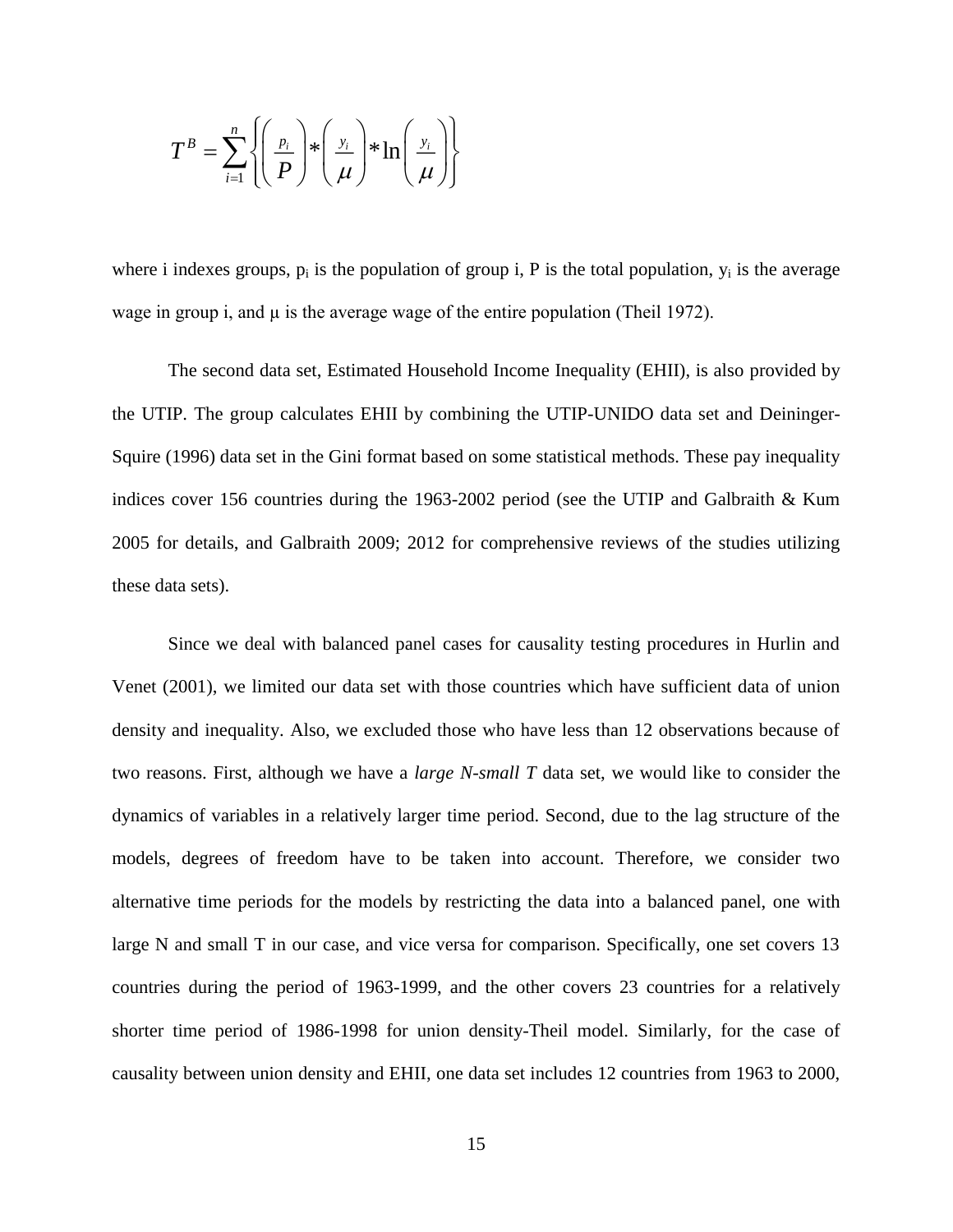and the other covers 23 countries through the 1986-1997 period. Our data set has 24 OECD countries in total<sup>7</sup>. Descriptive statistics of the variables are provided in the Appendix (see Table A1).

| <b>LEVEL</b>    |                                 |                |              |                          |               |               |  |  |  |  |  |
|-----------------|---------------------------------|----------------|--------------|--------------------------|---------------|---------------|--|--|--|--|--|
|                 |                                 | with intercept |              | with intercept and trend |               |               |  |  |  |  |  |
|                 | <b>UD</b>                       | <b>THEIL</b>   | <b>EHII</b>  | UD                       | <b>THEIL</b>  | <b>EHII</b>   |  |  |  |  |  |
| <b>LLC</b>      | $-4.1127**$                     | $-0.6711$      | $-2.6905**$  | $-24.3511***$            | $-1.2522$     | $-5.3603***$  |  |  |  |  |  |
| <b>Breitung</b> | 0.3435                          | $-1.9777**$    | $-0.2300$    | 0.7645                   | 0.8109        | $-1.0741$     |  |  |  |  |  |
| <b>IPS</b>      | 2.2152                          | 0.7382         | 0.0269       | $-3.0349***$             | 2.4570        | $-0.4343$     |  |  |  |  |  |
| <b>MW</b>       | 31.6342                         | 47.3198        | 56.6999      | 46.4875                  | 42.9830       | 64.7418       |  |  |  |  |  |
| Choi            | 50.2224                         | 65.5255*       | 91.6057***   | 50.4594                  | 53.7438       | 121.3104***   |  |  |  |  |  |
|                 | <b>FIRST DIFFERENCE</b>         |                |              |                          |               |               |  |  |  |  |  |
|                 |                                 | with intercept |              | with intercept and trend |               |               |  |  |  |  |  |
|                 | $\triangle$ UD<br><b>ATHEIL</b> |                | ΔEHII        | $\triangle$ UD           | <b>ATHEIL</b> | ΔEHII         |  |  |  |  |  |
| <b>LLC</b>      | $-15.6541***$                   | $-3.0756***$   | $-9.1796***$ | $-19.7335***$            | $-5.1994***$  | $-11.0690***$ |  |  |  |  |  |
| <b>Breitung</b> | $-4.3270***$                    | $-3.7983***$   | $-2.8919***$ | $-1.6077**$              | $-1.5642**$   | $-3.6602***$  |  |  |  |  |  |
| <b>IPS</b>      | $-4.5585***$                    | $-2.7792***$   | $-5.7475***$ | $-5.2771***$             | $-1.2756*$    | $-4.2910***$  |  |  |  |  |  |
| <b>MW</b>       | 182.1242***                     | 106.0021 ***   | 160.6960***  | 274.4664***              | 81.8097***    | 153.6554***   |  |  |  |  |  |
| Choi            | 91.0023***                      | 266.2572***    | 404.5613***  | 129.6578***              | 217.6571***   | 354.1452***   |  |  |  |  |  |

**Table 1: Results of Panel Unit Root Tests** 

Significance denoted by \*\*\* at 1%, \*\* at 5% and \* at 10% level.

l

Since we take into account time stationary VAR models, it is clear that the validity of the statistical estimates depends on stationarity of the data series. In other words, the variables in question should not include a unit root. We employ several panel unit root tests that are extensively used for panel data. Two of these tests, the Levin-Lin-Chu panel unit root test (Levin, Lin and Chu; 2002) and Breitung panel unit root test (Breitung; 2000 and 2005) assume a

Notes: LLC refers the bias-adjusted t statistic for Levin–Lin–Chu unit root test; Breitung refers lambda statistic for Breitung unit root test; IPS refers W-t-bar statistic for Im-Pesaran-Shin unit root test; MW refers the chi2 statistic for Maddala-Wu unit root test (Fisher-type test using the ADF test); and Choi refers the P statistic for Choi unit root test (Fisher-type test using the PP test).

 $<sup>7</sup>$  Although in each analyses (i.e. with Theil and EHII) 23 countries are included, the data of Japan is only available</sup> for Theil and one for Belgium is available for EHII, making 24 countries in total.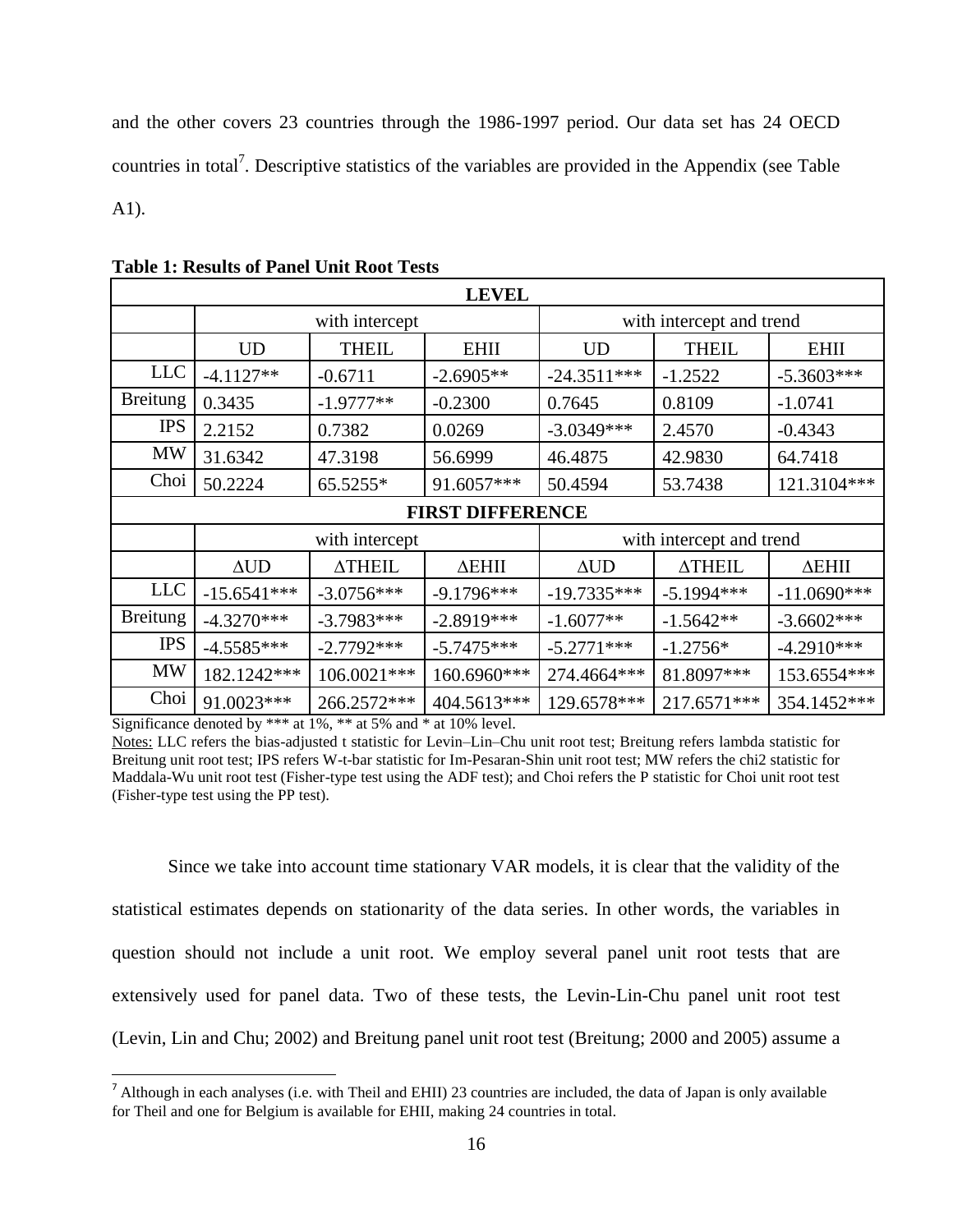common unit root for all panel members. The other three tests, the Im-Pesaran-Shin panel unit root test (Im, Peseran, Shin; 2003), Maddala-Wu panel unit root test (Fisher-type test using ADF test; Maddala and Wu 1999), and Choi panel unit root test (Fisher-type test using Phillips Perron test Choi 2001) allow for individual unit roots for panel members. As illustrated in Table 1, while most of the tests lead us to accept the existence of unit root at levels for all variables, all tests indicate that the first difference series of all variables are stationary<sup>8</sup>. Hence, we use first differenced values of all variables in the models as they are stationary.

We analyze two alternative causality effects between union density and income inequality. The first option is to examine the causality between union density and Theil index. The following two time stationary VAR models are estimated for each of the time periods (i.e., 1963-1999 and 1986-1998), separately:

$$
\Delta UD_{i,t} = \sum_{k=1}^{p} \gamma^{k} \Delta UD_{i,t-k} + \sum_{k=1}^{p} \beta_{i}^{k} \Delta THEIL_{i,t-k} + v_{i,t}
$$
\n(8)

$$
\Delta THEIL_{i,t} = \sum_{k=1}^{p} \gamma^k \Delta THEIL_{i,t-k} + \sum_{k=1}^{p} \beta_i^k \Delta UD_{i,t-k} + v_{i,t}
$$
(9)

Rather than choosing a certain lag length based on information criteria, we compute and report all relevant statistics for one, two and three lags in order to assess the sensitivity of the results of our models to the choice of the common lag-order. The second and the third lags are used to investigate a possible long run relationship between the variables. However, considering more than three lags would lead not only to the degrees of freedom problem for all models, but would also lack a theoretical basis.

 $\overline{\phantom{a}}$ 

<sup>&</sup>lt;sup>8</sup> These findings are consistent with Lin and Ali (2009), who also use Theil and EHII for the1987-1999 period.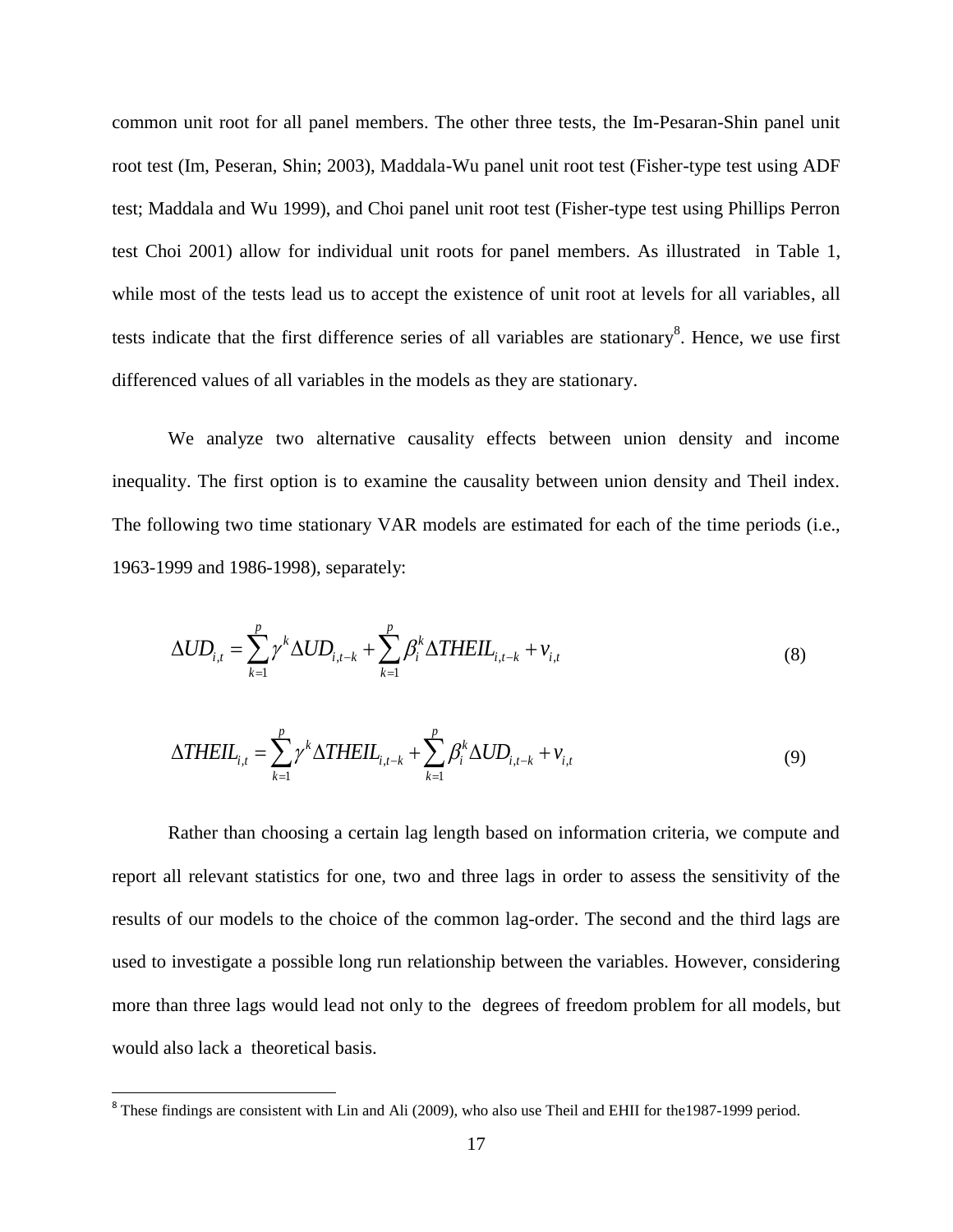In order to examine causality between union density and income inequality, the other alternative is to analyze causality between union density and EHII index. The following time stationary VAR two models are estimated for each of the time periods (i.e., 1963-2000 and 1986- 1997):

$$
\Delta UD_{i,t} = \sum_{k=1}^{p} \gamma^k \Delta UD_{i,t-k} + \sum_{k=1}^{p} \beta_i^k \Delta EHII_{i,t-k} + v_{i,t}
$$
\n(10)

$$
\Delta E H I I_{i,t} = \sum_{k=1}^{p} \gamma^k \Delta E H I_{i,t-k} + \sum_{k=1}^{p} \beta_i^k \Delta U D_{i,t-k} + v_{i,t}
$$
\n(11)

We estimate firstly (8) and (9) for the causality between union density and Theil; then we perform the testing procedure (test homogenous non-causality, HNC, homogenous causality, HC, and heterogeneous non-causality, HENC). Then we repeat the same exercises for model (10) and (11) for the causality between union density and EHII.

#### **5. Results and Discussion**

The right hand side of Table 2 presents the results of the HNC and HC tests for both directions of causality for each set of countries. Regarding causality from union density to inequality, while the HNC test statistic is statistically significant at one lag during the period 1963-1999 with 13 countries for Theil, and at three lags during the period 1963-2000 with 12 countries for EHII; it is statistically significant at all three lags for Theil (during the period of 1986-1998 with 23 countries), and only at three lags for EHII (during the period of 1986-1997 with 23 countries). This allows us to reject the null hypothesis, suggesting that for at least one country, there is statistical evidence that union density Granger causes inequality.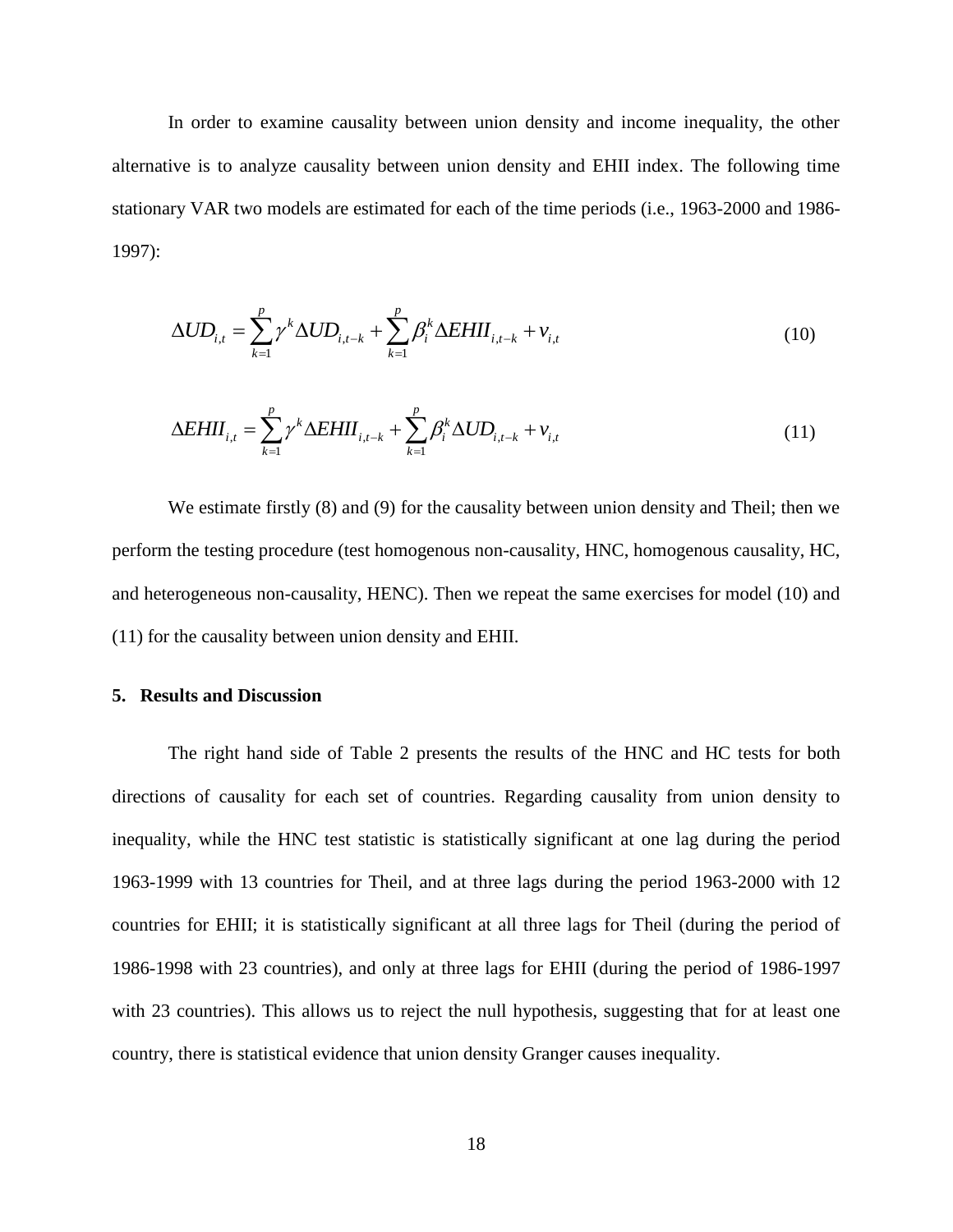The left hand side of Table 2 shows the HNC statistics used to examine the hypothesis that inequality Granger causes union density. Accordingly, the HNC test statistic indicates that there is a significant Granger causality for Theil at one and three lag, only during the 1986-1998 period. Regarding EHII, on the other hand, the HNC test statistic is statistically significant at all three lags during the 1963-2000 period and at three lags during the 1986-1997 period.

**Table 2: Test Results for Homogeneous Non-Causality (HNC) and Homogeneous Causality (HC)**

| Union Density and Theil |            |                       |                        |             |                        |          |             |  |  |  |  |
|-------------------------|------------|-----------------------|------------------------|-------------|------------------------|----------|-------------|--|--|--|--|
|                         |            |                       | Theil $\rightarrow$ UD |             | $UD \rightarrow$ Theil |          |             |  |  |  |  |
|                         |            | $t-2$<br>$t-1$        |                        | $t-3$       | $t-1$                  | $t-2$    | $t-3$       |  |  |  |  |
| 1963-1999               | <b>HNC</b> | 0.9404                | 0.8946                 | 1.2828      | 2.2562***              | 1.0455   | 1.2472      |  |  |  |  |
| (13 countries)          | HC         | 0.8095                | 0.8372                 | 1.2323      | 2.2059***              | 1.0065   | 1.2546      |  |  |  |  |
| 1986-1998               | <b>HNC</b> | 1.4791*               | 1.2369                 | 1.5475**    | $1.6446**$             | 1.5548** | 1.7812***   |  |  |  |  |
| (23 countries)          | HC         | 1.5330*               | 1.2416                 | 1.5698**    | 1.7018**               | 1.5647** | 1.7088***   |  |  |  |  |
|                         |            |                       |                        |             |                        |          |             |  |  |  |  |
| Union Density and EHII  |            |                       |                        |             |                        |          |             |  |  |  |  |
|                         |            | $EHII \rightarrow UD$ |                        |             | $UD \rightarrow EHII$  |          |             |  |  |  |  |
|                         |            | $t-1$                 | $t-2$                  | $t-3$       | $t-1$                  | $t-2$    | $t-3$       |  |  |  |  |
| 1963-2000               | <b>HNC</b> | 1.6328*               | 1.4951*                | 1.4930**    | 0.7054                 | 0.9427   | $1.7676***$ |  |  |  |  |
| (12 countries)          | HC         | 1.1557                | 1.2800                 | 1.3165      | 0.7418                 | 0.7080   | 1.5195**    |  |  |  |  |
| 1986-1997               | <b>HNC</b> | 1.2023                | 0.3497                 | 1.9855***   | 0.9451                 | 0.2205   | $2.0445***$ |  |  |  |  |
| (23 countries)          | HC         | 1.2541                | 0.2869                 | $2.0461***$ | 0.9703                 | 0.1587   | 1.9087***   |  |  |  |  |

Significance denoted by \*\*\* at 1%, \*\* at 5% and \* at 10% level.

The HC hypothesis is designed to examine the homogeneity of the causal relationship. In order to test whether union density Granger causes inequality for all countries, we compute HC test statistics. Failure to reject HC hypothesis shows that the causal process is homogeneous for all countries. We need to go on the testing procedure since HC statistics, which are calculated for significant HNC, confirm that none of the causality relationships are homogenous for either union density to Theil or to EHII, for both set of countries. However, regarding causality from inequality to union density, HC statistics are significant only during the 1986-1998 period (in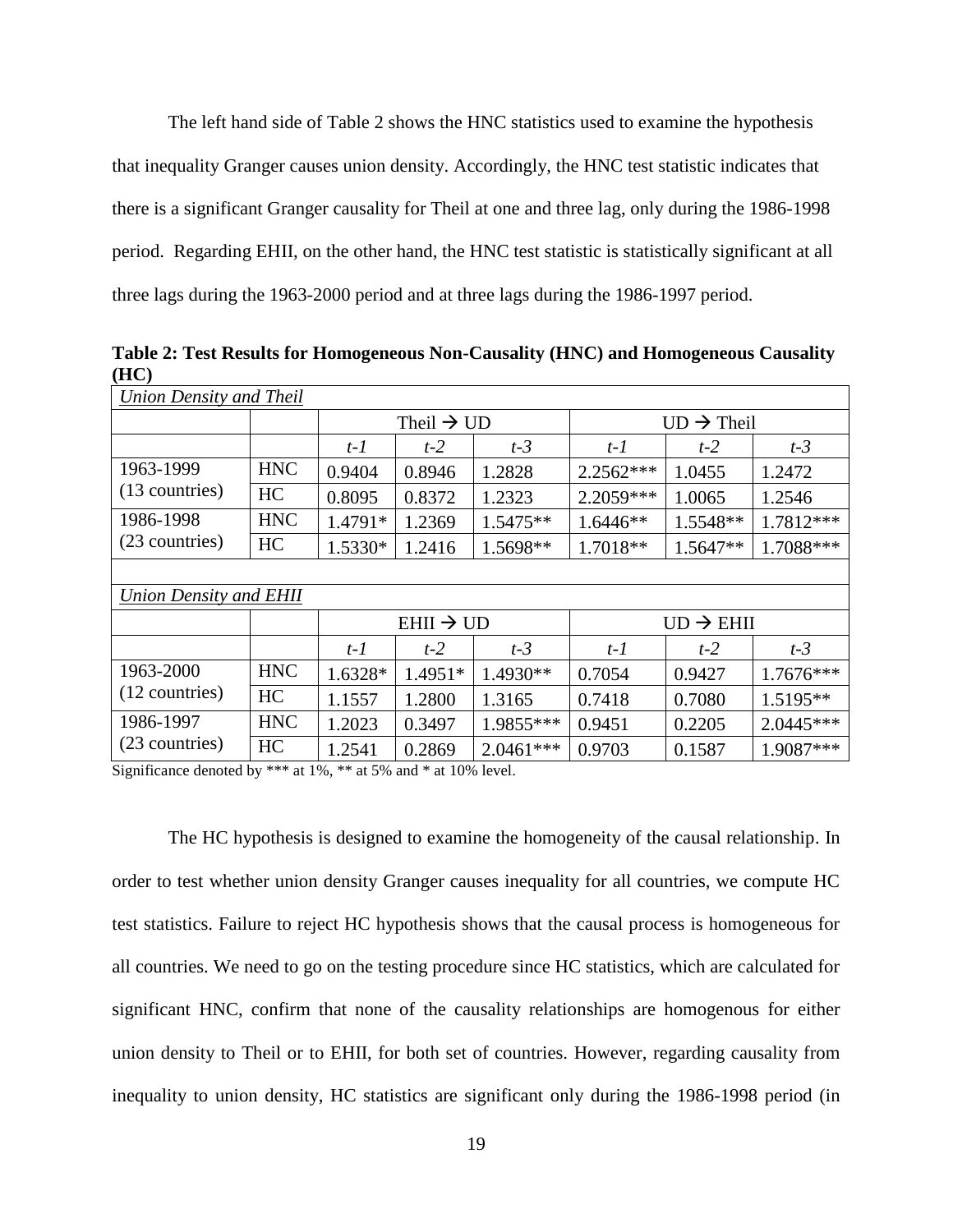Theil) and 1986-1997 period (in EHII). In sum, we can reject HC for the relationships in question; we need to go on with the next test procedure to determine the heterogeneity of the causal process across the countries for significant HC statistics that depend on the lag structures.

| 1963-1999<br>period   |                        | 1986-1998              | 1986-1998              | 1986-1998              | 1963-2000             | 1986-1997             |
|-----------------------|------------------------|------------------------|------------------------|------------------------|-----------------------|-----------------------|
| causality             | $Ud \rightarrow$ Theil | $Ud \rightarrow$ Theil | $Ud \rightarrow$ Theil | $Ud \rightarrow$ Theil | $Ud \rightarrow EHII$ | $Ud \rightarrow EHII$ |
| lag                   | $t-1$                  | $t-1$                  | $t-2$                  | $t-3$                  | $t-3$                 | $t-3$                 |
| Australia             | 0.0589                 | 0.0249                 | 0.0981                 | 0.0833                 | 0.1301                | 2.5749*               |
| Austria               | 0.9199                 | 0.1739                 | 0.1595                 | 0.4461                 | 0.4653                | 0.0705                |
| Belgium               |                        |                        |                        |                        |                       | 1.0409                |
| Canada                | 0.3046                 | 0.1378                 | 0.0492                 | 0.0560                 | 0.3112                | 0.0346                |
| Chile                 |                        | 3.2768*                | 2.7061*                | 2.7864**               |                       | 2.7048**              |
| Denmark               |                        | 0.0058                 | 0.0008                 | 0.0297                 |                       | 0.4894                |
| Finland               | 0.0000                 | 0.0738                 | 0.0371                 | 0.0335                 | 4.9552***             | 0.7076                |
| France                |                        | 0.0016                 | 0.0143                 | 0.0113                 |                       | 0.2809                |
| Germany               | 0.3349                 | 0.0612                 | 0.1410                 | 0.1603                 | 1.5623                | 1.0496                |
| Greece                |                        | 0.9663                 | 0.5974                 | 0.4238                 |                       | 0.7315                |
| Ireland               | 25.8557***             | 14.5790***             | 12.0648***             | 10.4353***             | 4.6399***             | 1.2062                |
| Israel                |                        | 0.0045                 | 0.1198                 | 0.5430                 |                       | 0.8710                |
| Italy                 |                        | 0.0160                 | 0.0654                 | 0.1999                 |                       | 1.6069                |
| Japan                 | 0.4108                 | 9.5863***              | $6.4141***$            | 6.6826***              |                       |                       |
| Korea                 | 0.0052                 | 0.0693                 | 0.0188                 | 0.7080                 | 1.2046                | 0.0986                |
| Luxembourg            |                        | 0.0217                 | 0.4962                 | 0.1238                 |                       | 0.2094                |
| Netherlands           | 0.3403                 | 0.0000                 | 0.0033                 | 0.0136                 | 1.5295                | 0.7880                |
| New Zealand           |                        | 0.4146                 | $2.3235*$              | 1.7040                 |                       | 1.4829                |
| Norway                | 0.1888                 | 0.0050                 | 0.0163                 | 0.0260                 | 2.9902**              | $4.0080***$           |
| Spain                 |                        | 0.1496                 | 0.1315                 | 0.1159                 |                       | 2.6063***             |
| Sweden                | 0.0023                 | 0.0098                 | 0.0047                 | 0.0033                 | 1.5310                | 0.8146                |
| Turkey                |                        | 5.7613**               | 5.0516***              | 3.8736**               |                       | 1.2593                |
| <b>United Kingdom</b> | 0.0242                 | 0.1877                 | 0.0868                 | 0.0635                 | 0.3752                | 5.2172***             |
| <b>United States</b>  | 0.0000                 | 0.0091                 | 0.0200                 | 0.0314                 | 0.0990                | 0.0088                |

**Table 3: Test Results for Heterogeneous Non-Causality (HENC): From Union Density to Inequality**

Significance denoted by \*\*\* at 1%, \*\* at 5% and \* at 10% level.

At the final step, we test the HENC hypothesis in order to determine countries that have causality. Rejection of HENC hypothesis shows the existence of a causal relationship for a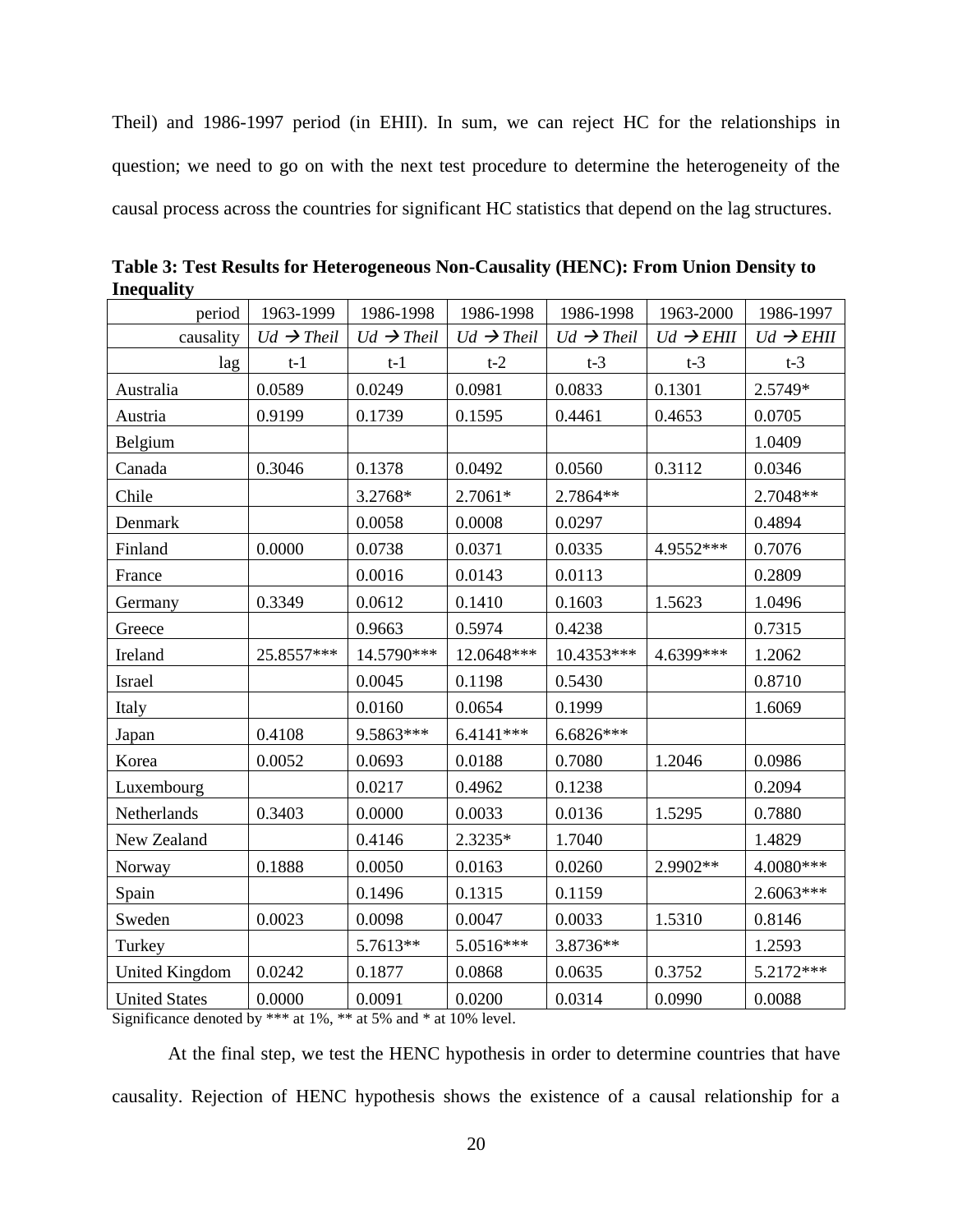certain country in our sample. In Table 3, HENC results indicate that for Chile, Ireland, Japan, New Zealand, and Turkey, union density Granger causes Theil pay inequality; for Australia, Chile, Finland, Ireland, Norway, Spain, and the UK, union density causes EHII.

| Period                | 1986-1998              | 1986-1998              | 1986-1997             |  |  |
|-----------------------|------------------------|------------------------|-----------------------|--|--|
| Variables             | Theil $\rightarrow$ Ud | Theil $\rightarrow$ Ud | $EHII \rightarrow Ud$ |  |  |
| countries<br>Lag      | $t-1$                  | $t-3$                  | $t-3$                 |  |  |
| Australia             | 0.0011                 | 0.2389                 | 0.2885                |  |  |
| Austria               | 0.0019                 | 0.1110                 | 0.2138                |  |  |
| Belgium               |                        |                        | 0.1427                |  |  |
| Canada                | 0.0147                 | 2.0494                 | 1.7697                |  |  |
| Chile                 | 1.0849                 | 2.5373*                | 1.5244                |  |  |
| Denmark               | 0.1438                 | 1.4626                 | 1.2157                |  |  |
| Finland               | 0.0112                 | 0.3275                 | 1.6235                |  |  |
| France                | 0.0018                 | 0.0075                 | 0.0208                |  |  |
| Germany               | 1.1366                 | 1.0721                 | 2.4128*               |  |  |
| Greece                | 3.7292*                | 1.0502                 | 2.1646*               |  |  |
| Ireland               | 2.4576                 | 0.9195                 | 1.2019                |  |  |
| <b>Israel</b>         | 14.1605***             | 7.4605***              | 7.6553***             |  |  |
| Italy                 | 0.1669                 | 0.1574                 | 0.0661                |  |  |
| Japan                 | 0.0004                 | 0.0058                 |                       |  |  |
| Korea                 | 3.2167*                | 0.1982                 | 0.1273                |  |  |
| Luxembourg            | 0.4911                 | 0.7082                 | 0.1390                |  |  |
| Netherlands           | 0.7812                 | 0.1528                 | 0.2481                |  |  |
| New Zealand           | 2.2478                 | 1.9075                 | 2.1221*               |  |  |
| Norway                | 0.0521                 | 0.2123                 | 0.0075                |  |  |
| Spain                 | 0.8785                 | 0.1554                 | 1.3689                |  |  |
| Sweden                | 0.0208                 | 0.6542                 | 0.8770                |  |  |
| Turkey                | 0.0000                 | 1.8530                 | 1.2011                |  |  |
| <b>United Kingdom</b> | 0.1691                 | 0.4111                 | 0.5214                |  |  |
| <b>United States</b>  | 0.0703                 | 0.0133                 | 0.0376                |  |  |

**Table 4: Test Results for Heterogeneous Non-Causality (HENC): From Inequality to Union Density**

Significance denoted by \*\*\* at 1%, \*\* at 5% and \* at 10% level.

In the same manner, Table 4 shows that while for Chile, Greece, Israel, and Korea there is Granger causality from Theil to union density, there exists Granger causality from EHII to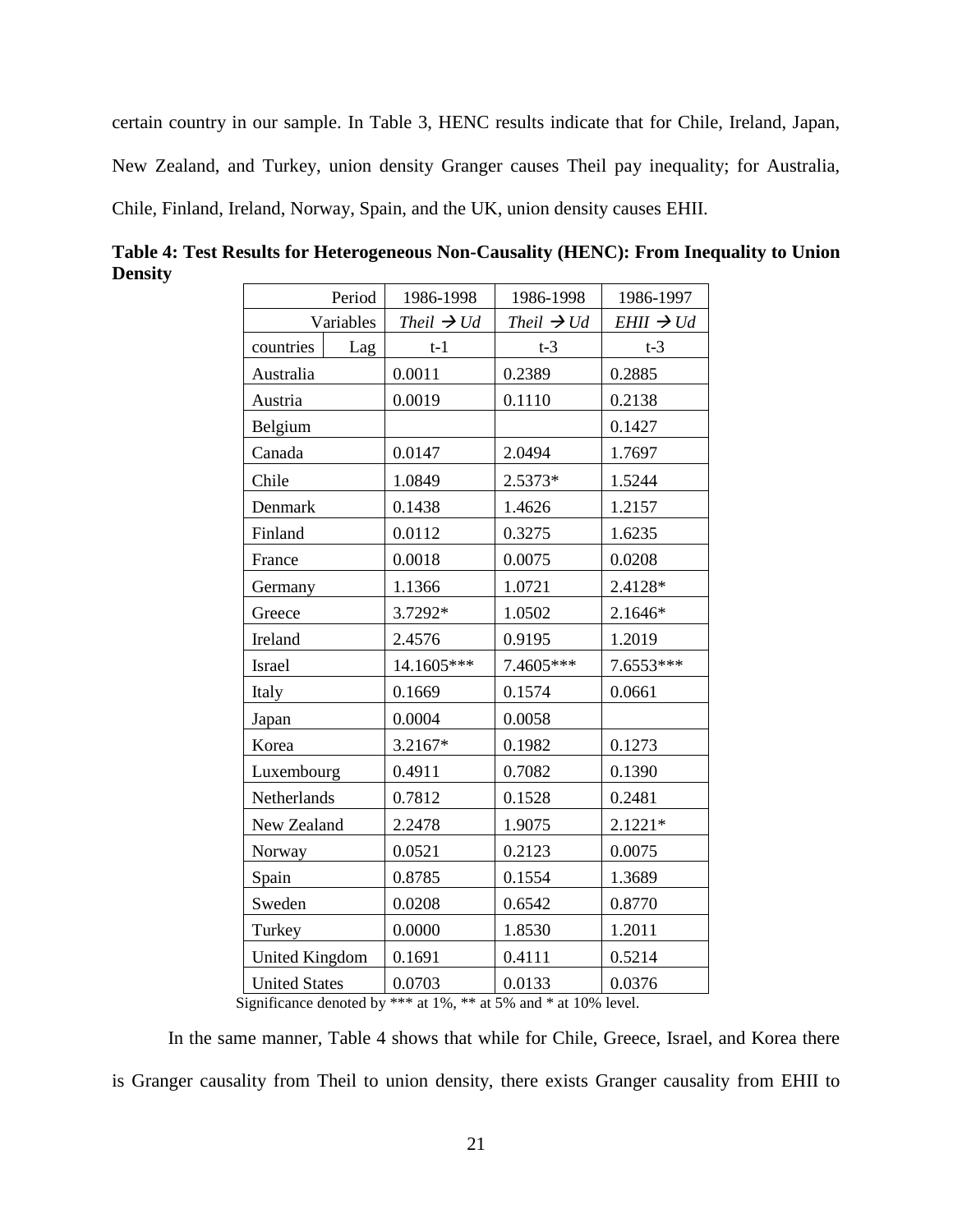union density for Germany, Greece, Israel, and New Zealand. Considering the causality relation, Tables 3 and 4 show that for Chile, Ireland, Japan, Norway, and Turkey, the causality is not just very strong but also valid at all lags analyzed.

| <b>Australia</b>      | $UD \rightarrow EHII$                                                    |
|-----------------------|--------------------------------------------------------------------------|
| Austria               | No causality                                                             |
| Belgium               | No causality                                                             |
| Canada                | No causality                                                             |
| <b>Chile</b>          | $UD \rightarrow$ Theil, Theil $\rightarrow$ UD and UD $\rightarrow$ EHII |
| Denmark               | No causality                                                             |
| <b>Finland</b>        | $UD \rightarrow EHII$                                                    |
| France                | No causality                                                             |
| <b>Germany</b>        | $EHII \rightarrow UD$                                                    |
| <b>Greece</b>         | Theil $\rightarrow$ UD and EHII $\rightarrow$ UD                         |
| <b>Ireland</b>        | $UD \rightarrow$ Theil and $UD \rightarrow$ EHII                         |
| <b>Israel</b>         | Theil $\rightarrow$ UD and EHII $\rightarrow$ UD                         |
| Italy                 | No causality                                                             |
| <b>Japan</b>          | $UD \rightarrow$ Theil                                                   |
| <b>Korea</b>          | Theil $\rightarrow$ UD                                                   |
| Luxembourg            | No causality                                                             |
| Netherlands           | No causality                                                             |
| <b>New Zealand</b>    | $UD \rightarrow$ Theil and EHII $\rightarrow$ UD                         |
| <b>Norway</b>         | $UD \rightarrow EHII$                                                    |
| <b>Spain</b>          | $UD \rightarrow EHII$                                                    |
| Sweden                | No causality                                                             |
| <b>Turkey</b>         | $UD \rightarrow$ Theil                                                   |
| <b>United Kingdom</b> | $UD \rightarrow EHII$                                                    |
| <b>United States</b>  | No causality                                                             |

**Table 5: Directions of Causality for 24 OECD countries**

As Table 5 summarizes, 14 out of 24 OECD countries in question exhibit heterogeneous causality between union density and inequality. Eight countries have only one-way causality from union density to income inequality: Australia, Finland, Ireland, Japan, Norway, Spain, Turkey, and the UK. Other four countries, Germany, Greece, Israel, and Korea, have causality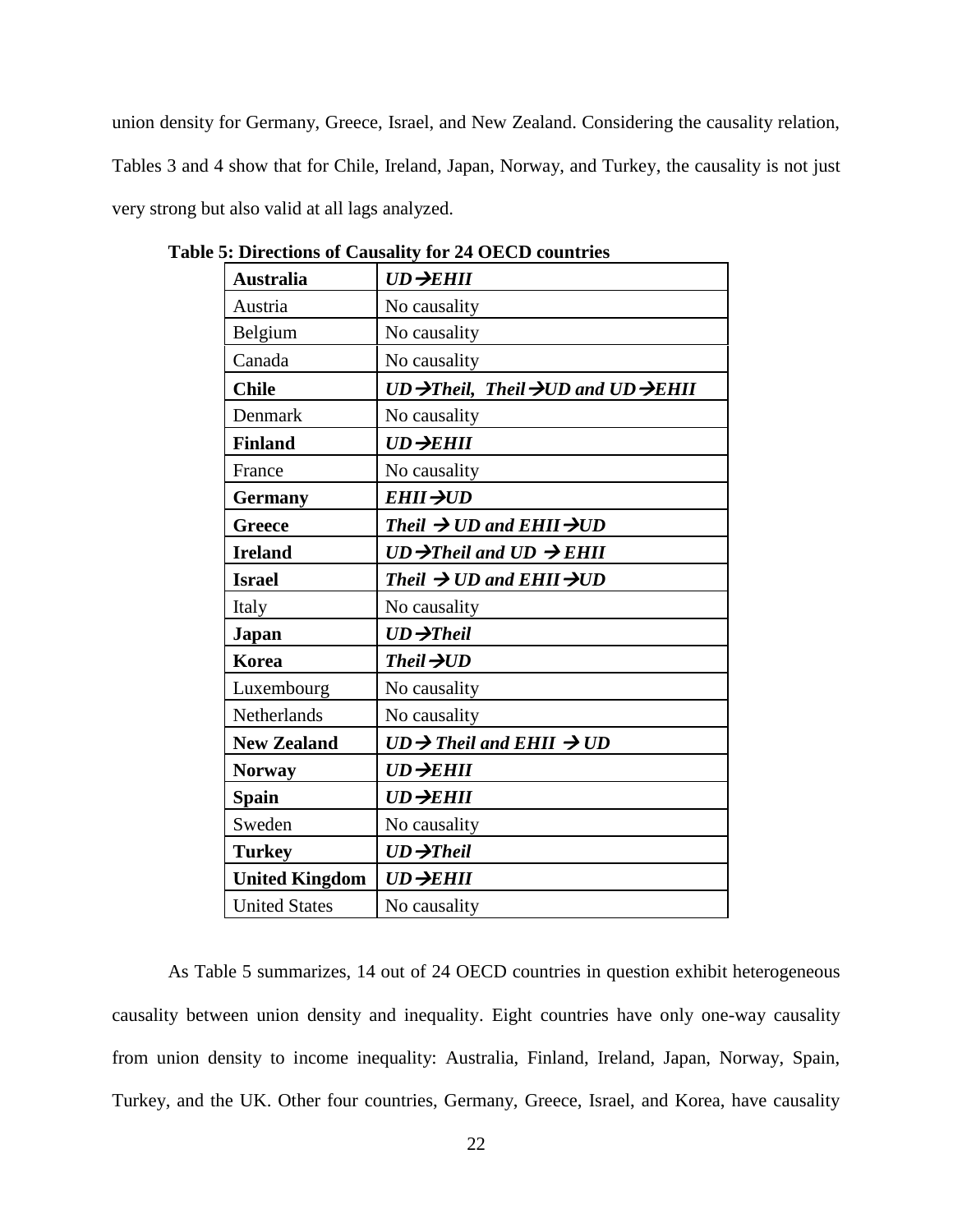from inequality to union density. Finally, Chile and New Zealand are two countries with bidirectional causality.

Overall, these findings make three facts evident about the relationship between union density and pay/income inequality. First, the study yields substantial evidence for causality between union density and income inequality in a panel structure. Our findings that there exists causality only for 14 out of 24 countries in total does not contradict with the findings of the early studies that have time-series or panel data analysis. The difference in adopted method, time periods and set of countries prevents us from making a direct comparison with the early studies. In fact, it is plausible to argue that this study yields highly supportive evidence for the nexus of deunionzation-income inequality, providing substantial evidence for causality between the variables in question.

Second, considering detected causalities, it appears that the results are sensitive to how we measure inequality. Out of 14 countries, only for three countries (Chile, Ireland and Israel) does the causality exist for both inequality variables. At this point, it is worth recalling the difference between Theil and EHII. While the former is pay inequality in the manufacturing sector, the latter is computed by combining the former and the household income inequality set by Deininger-Squire (1996) to reflect household income inequality.

Third, our findings show that causality not only runs from union density to inequality (10 countries) but also the other way around (six countries). This is of importance, since the link from pay inequality toward unionization has not been received enough attention in the empirical literature. That is, these results provide supportive evidence for those who argue that not only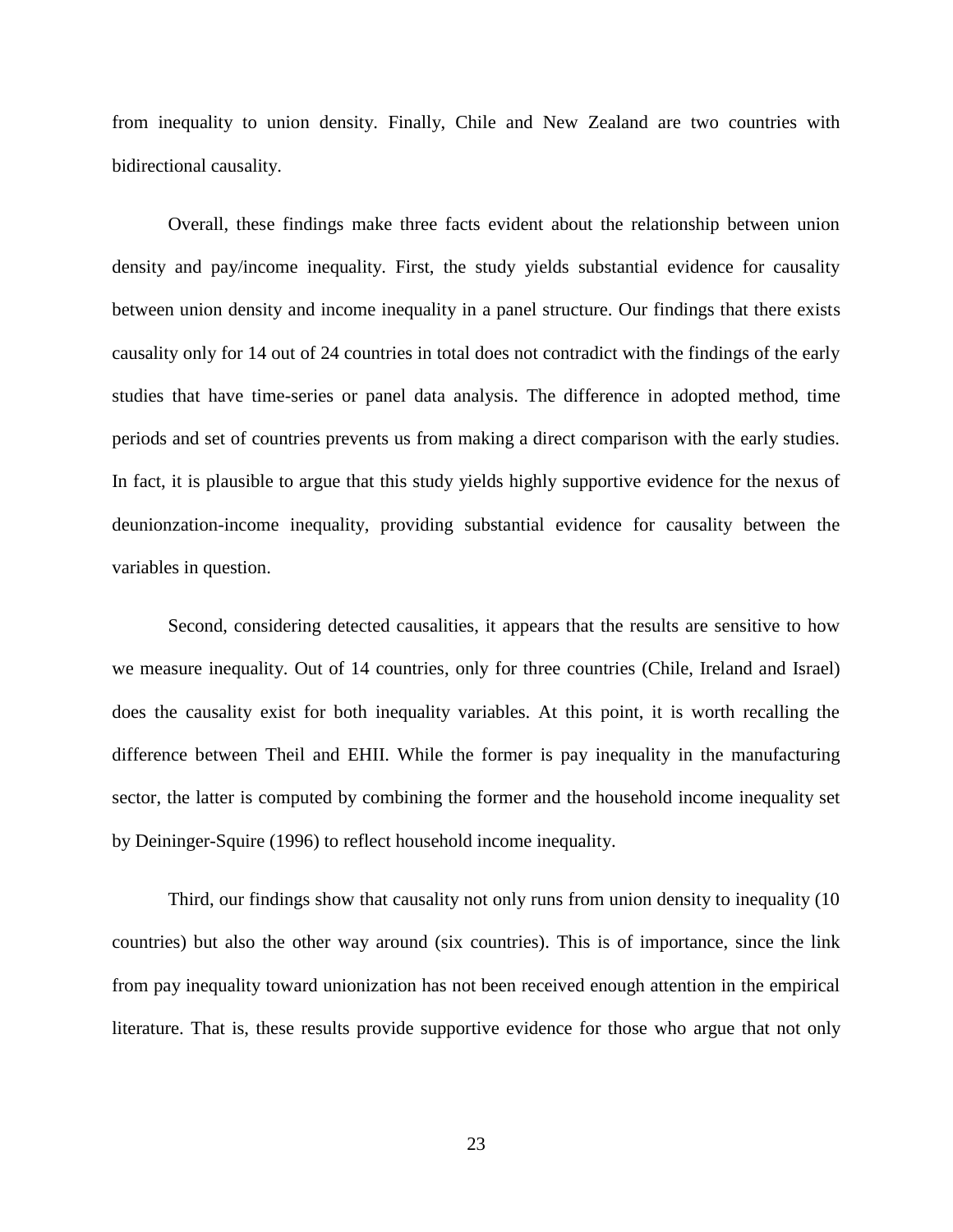does deunionization cause higher income inequality, but also inequality affects the incentive to join the unions (Acemoglu et al 2001; Checchi et al 2007).

#### **Conclusion**

The effect of deunionization resulted by globalization and changing technology on the distribution of wages has received significant attention by scholars as the neoliberal era has witnessed a remarkable pattern of declining union density and increasing income inequality across the OECD countries. Although there are a few studies which found positive or no relationship between union density and income inequality, the bulk of the available literature, both time series and panel data studies, provide substantial evidence on the negative impact of deunionization on the distribution of wages (and income).

The study contributed to this vast literature by examining the relationship in question by utilizing two alternative novel data sets for pay and income inequality, both provided by the University of Texas Inequality Project, and adopting a panel Granger causality method. This method allows us to investigate the existence of the relationship between union density and inequality measure variables without depending upon a restrictive a priori theory. Therefore, this approach allows us to study a higher number of countries for an extended time period.

Covering 24 OECD countries and a relatively wide range of time periods (i.e. 1963-2000) we analyze the relationship between union density and pay inequality and a proxy index for income inequality. Regardless of chosen lag structures, time periods, and sets of countries, overall findings show that there is substantial evidence on the existence of the relationship between union density and income inequality in a panel data context. Accordingly, the causality is detected for 14 out of the total 24 countries in question. While for Australia, Finland, Ireland,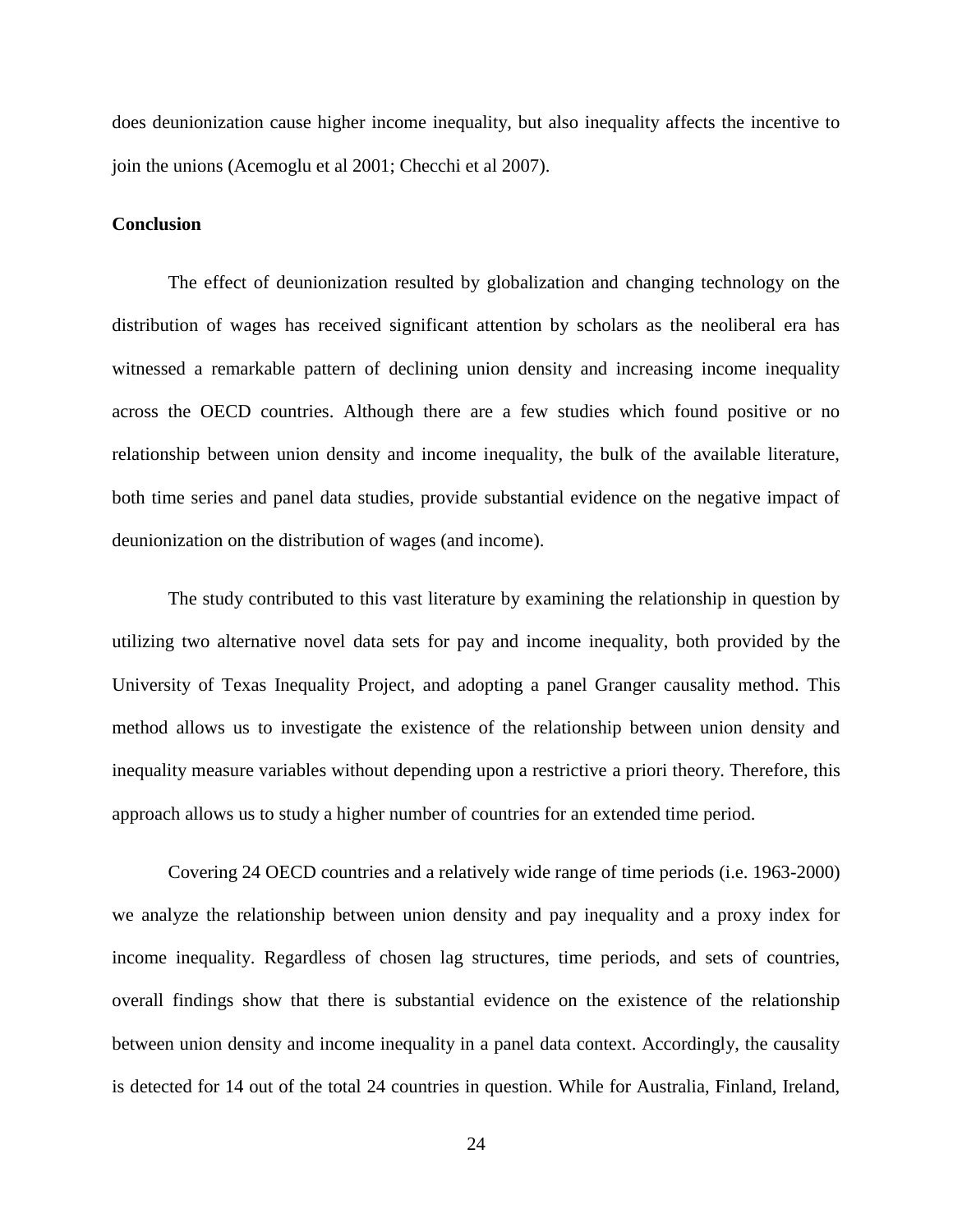Japan, Norway, Spain, Turkey, and the UK there is significant Granger causality from union density to inequality, for Greece, Israel, and Korea the causality is from inequality to union density, and Chile and New Zealand present bidirectional causality. Also, it is worth mentioning that our results suggest that for Chile, Ireland, Japan, Norway, and Turkey, the causality is not just very strong but also valid at all lags that were analyzed. Considering the fact that there are six countries in which causality runs from inequality to union density, it is plausible to argue that not only does deunionization have a negative (as the previous literature shows) effect on the distribution of wages, but also increasing inequality affects the decision on union membership. This finding suggests that there is need to take into account bidirectional relationship between the variables in further analyses. Overall, our findings are highly consistent with the related literature in the sense that it made evident a statistically significant relationship between the variables in question with a different method.

In this study, we use three step testing process developed for balanced data sets by Hurlin and Venet (2001). In fact, it may be possible to adopt another method to consider an unbalanced panel data for our case, where one can analyze the relationship for a higher number of countries. This, however, could be an interest of further studies.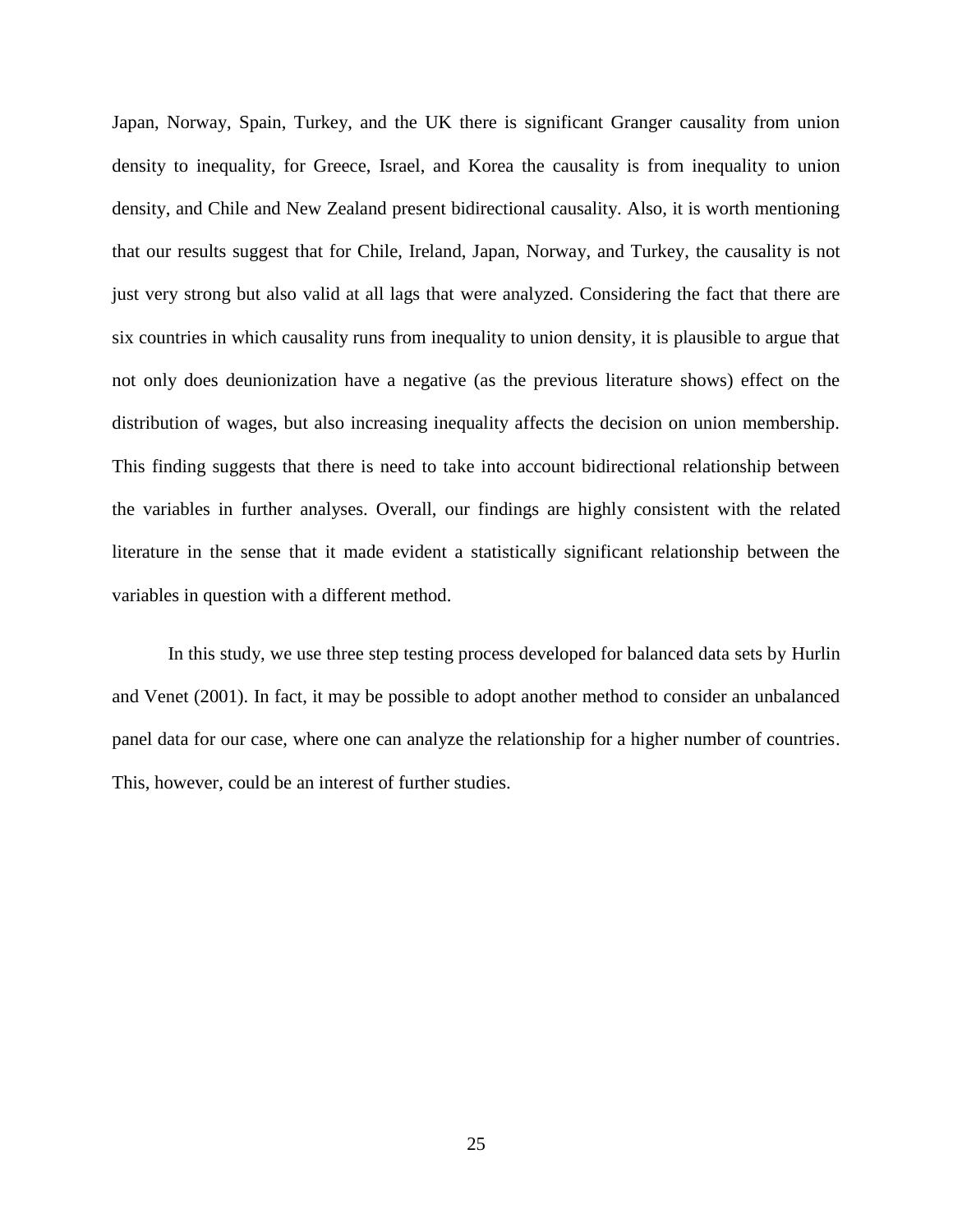#### **References**

- Acemoglu, D., P. Aghion and G. L. Violante (2001) "Deunionization, Technical Change and Inequality", available at [http://www.econ.nyu.edu/user/violante/Journals/CR\\_feb01.pdf](http://www.econ.nyu.edu/user/violante/Journals/CR_feb01.pdf)
- Alderson, Arthur S., and François Nielsen 2002. "Globalization and the Great U-Turn: Income Inequality Trends in 16 OECD Countries.American". *American Journal of Sociology*. 107: 1244-1299.
- Baccaro, Lucio. 2008. "Labour, Globalization and Inequality: Are Trade Unions Still Redistributive?" International Institute for Labour Studies Discussion Paper 192/2008.

Baltagi, B.H. (2005), *Econometric analysis of panel data*, New York: Wiley.

Blanchflower, D. G. (2006) "A Cross-Country Study of Union Membership", IZA DP No. 2016.

- Blanchflower, David G and Alex Bryson (2003). "What effect do unions have on wages now and would "what do unions do?" be surprised?", NBER Working paper 9973.
- Bradley, D., E. Huber, S. Moller, et al. (2003). "Distribution and Redistribution in Postindustrial Democracies." World Politics 55: 193-228.
- Breitung, J. (2000), "The Local Power of Some Unit Root Tests for Panel Data", in Baltagi, B. ed.), *Advances in Econometrics, vol. 15: Nonstationary Panels, Panel Cointegration, and Dynamic Panels*, Amsterdam: JAI Press, pp. 161–178.
- Breitung, J. and S. Das (2005) "Panel unit root tests under cross-sectional dependence", *Statistica Neerlandica*, 59: 414-433.
- Calderon, C., A. Chong and R. Valdés (2004) "Labor Market Regulations and Income Inequality: Evidence for a Panel of Countries", Inter-American Development Bank.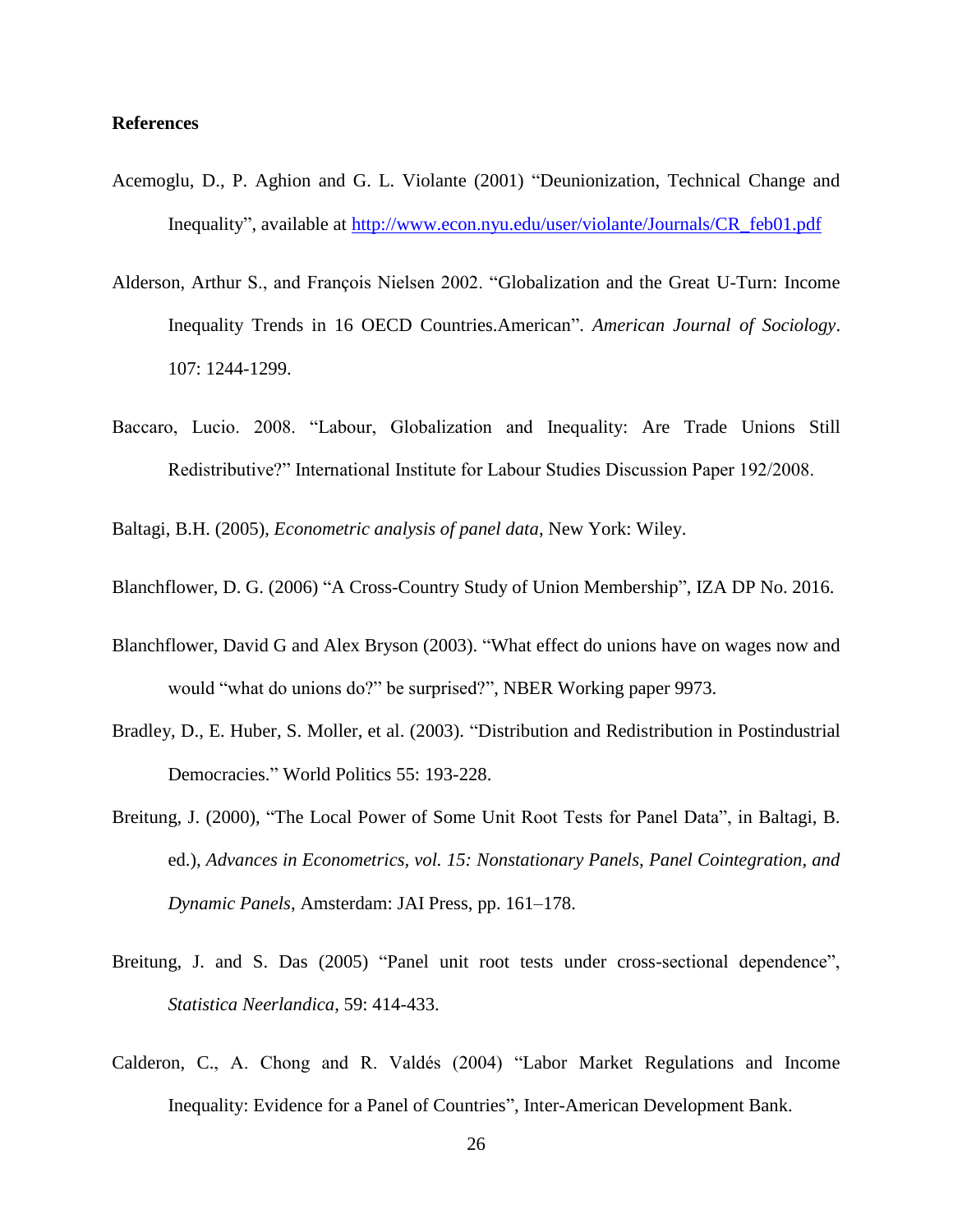- Card, David (1996) "The Effects of Unions on the Structure of Wages: A Longitudinal Analysis." *Econometrica* 64 (July 1996): 957-79.
- Card, David 1998. "Falling Union Membership and Rising Wage Inequality. What's the connection?" NBER Working Paper 6520. Cambridge, MA.
- Card, D. (2001) "The Effect of Unions on Wage Inequality in the U.S. Labor Market", *Industrial and Labor Relations Review*, Vol. 54, No. 2 (Jan., 2001), pp. 296-315.
- Card, David, Thomas Lemieux and W. Craig Riddell (2004) "Unions and Wage Inequality, Unions and wage inequality." *Journal of Labor Research* 25(4): 519–559.
- Carlin, Wendy and David Soskice (1990) *Macroeconomics and the Wage Bargain: A Modern Approach to Employment, Inflation and the Exchange Rate*, New York: Oxford University Press.
- Chamberlain, Gary (1994) "Quantile Regression, Censoring and the Structure of Wages," in *Proceedings of the Sixth World Cogress of the Econometrics Society, Barcelona, Spain*, ed. by Christopher A. Sims, and Jean-Jacques La\_ont, pp. 179{209. Cambridge University Press, New York.
- Checchi, Daniele, Jelle Visser and Herman G. van de Werfhorst (2007) "Inequality and Union Membership: The Impact of Relative Earnings Position and Inequality Attitudes", IZA DP No. 2691.
- Checchi, Daniele and Visser, Jelle (2005) "Pattern Persistence in European Trade Union Density: A longitudinal analysis 1950-1996", *European Sociological Review*, 21, 1-21.
- Checci, Daniele and Cecilia Garcia-Penalosa (2008) "Labour Market Institutions and Income Inequality," Paper presented to the Economic Policy Panel meeting (Lubjana 18- 19/4/2008).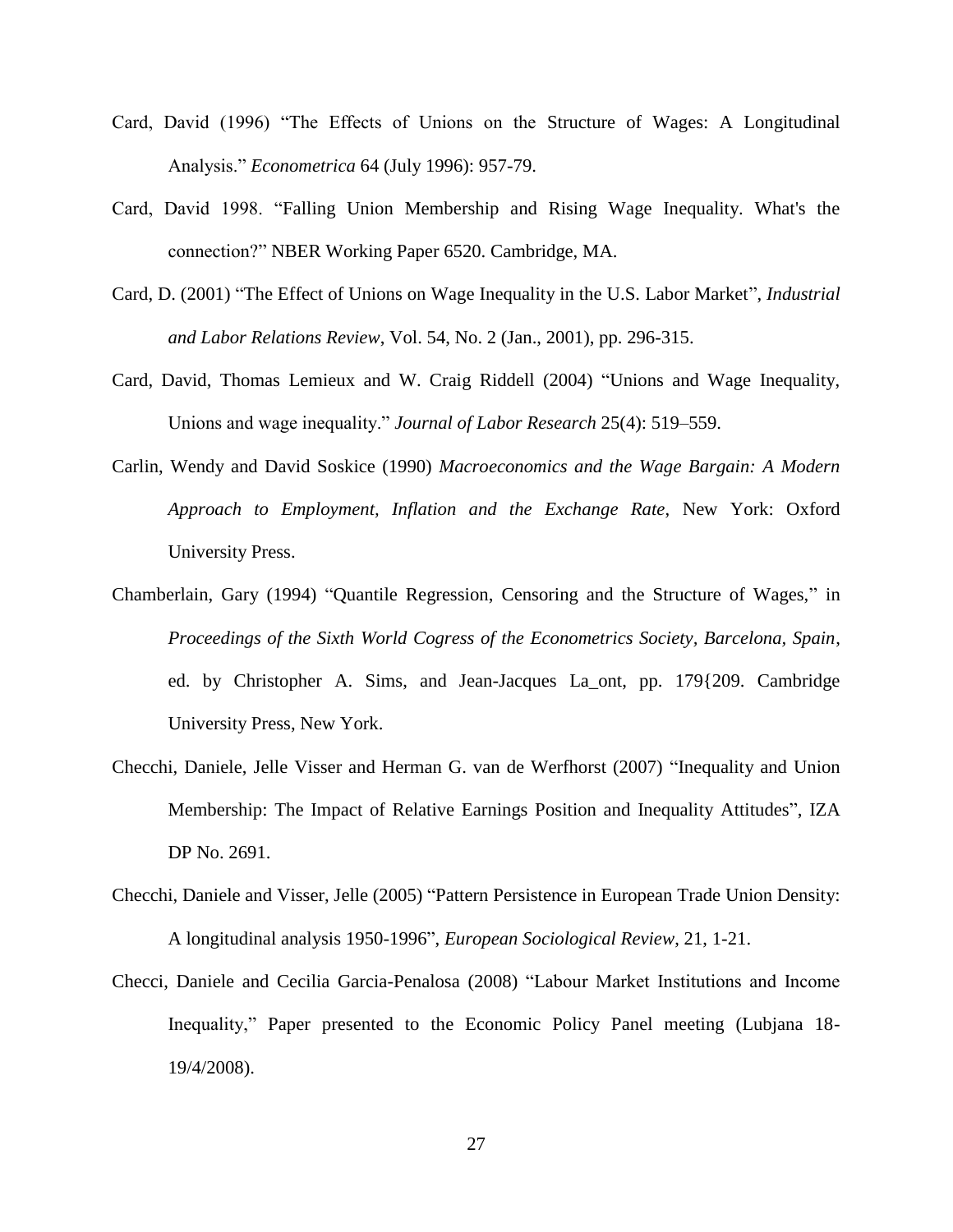- Checci, Daniele and Laura Pagani (2004) "The Effects on Unions on Wage Inequality: The Italian Case in the 1990s" IZA DP No: 1385.
- Chintrakarn, P. (2011) "Labour Unions and Income Inequality: Evidence from US States," *Journal of Applied Sciences*, 11(20): 3530-3533.
- Choe, J. I. (2003) "Do foreign direct investment and gross domestic investment promote economic growth?", *Review of Development Economics*, 7: 44–57.
- Choi, I. (2001) "Unit Root Tests for Panel Data", *Journal of International Money and Finance*, 20: 249–272.
- Deininger, K. and Squire, L. (1996) "A New Data Set Measuring Income Inequality" *World Bank Economic Review* 10: 565–591.
- DiNardo, John, Nicole M. Fortin, and Thomas Lemieux. "Labor Market Institutions and the Distribution of Wages, 1973-1992: A Semi-Parametric Approach." *Econometrica* 64 (September 1996): 1001-1044.
- Doerrenberg, Philipp and Andreas Peichl (2012). The Impact of Redistributive Policies on Inequality in OECD counties, IZA Discussion Paper No. 6505.
- Ebbinghaus, Bernhard, Göbel, Claudia, and Koos Sebastian (2011) "Social capital, 'Ghent' and workplace contexts matter: Comparing union membership in Europe," *European Journal of Industrial Relations*, 17, 107-124.
- Erdil, E. and I. H. Yetkiner (2009) "The Granger-causality between health care expenditure and output: a panel data approach," *Applied Economics*, 41(4): 511-518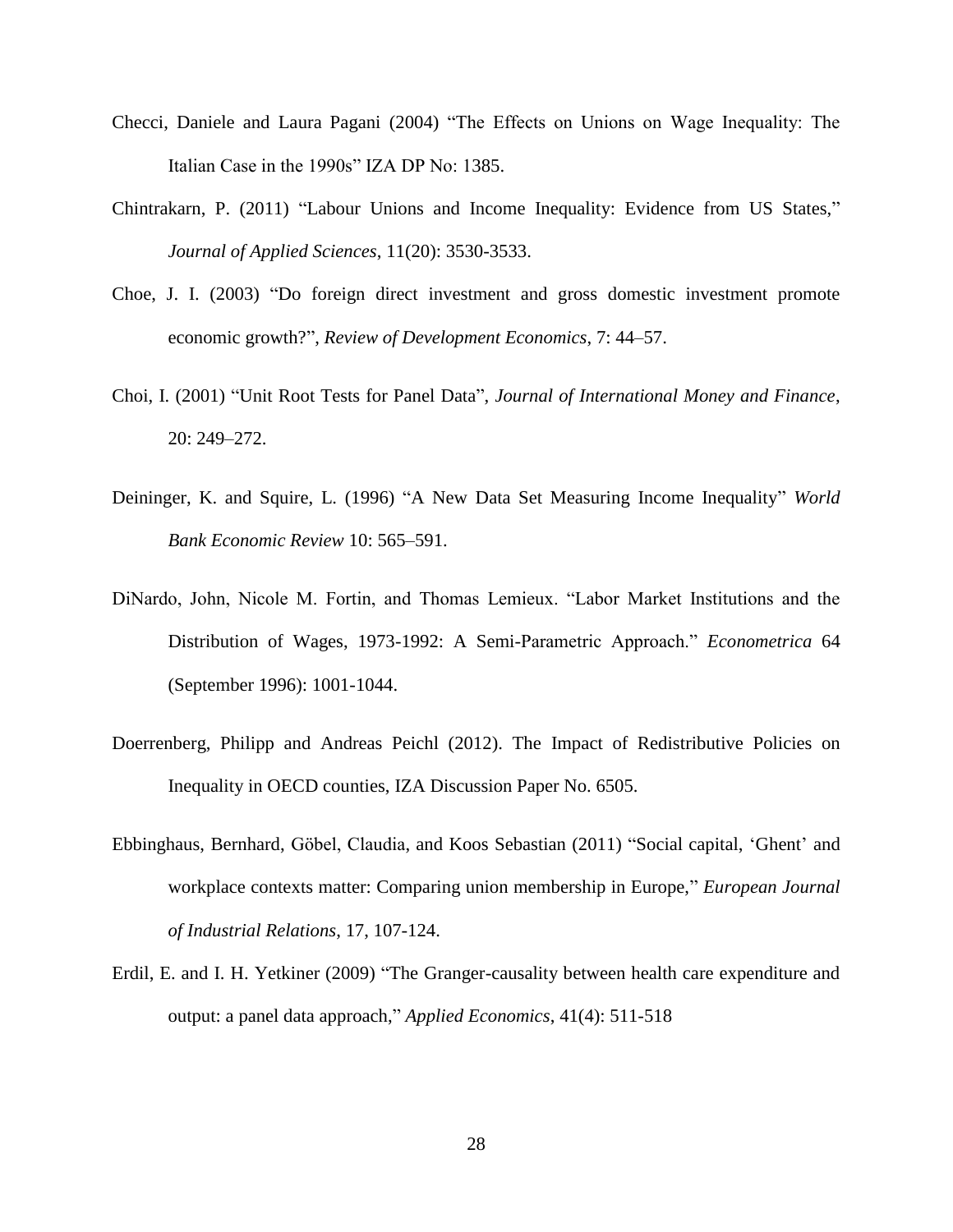- Frandsen, B. R. (2012) "Why Unions Still Matter: The Effects of Unionization on the Distribution of Employee Earnings," available at [http://www.ewi](http://www.ewi-ssl.pitt.edu/econ/files/seminars/120224_sem_Brigham%20Frandsen.pdf)[ssl.pitt.edu/econ/files/seminars/120224\\_sem\\_Brigham%20Frandsen.pdf](http://www.ewi-ssl.pitt.edu/econ/files/seminars/120224_sem_Brigham%20Frandsen.pdf)
- Freeman, Richard B. (1980) "Unionism and the Dispersion of Wages" *Industrial and Labor Relations Review* 34(1): 3–23.
- Freeman, Richard B. (1984) "Longitudinal Analyses of the Effects of Trade Unions," *Journal of Labor Economics*, 2:1-26.
- Freeman, Richard B. and James L. Medoff. *What Do Unions Do?* New York: Basic Books, 1984.
- Galbraith, J. K. (2009) "Inequality, Unemployment and Growth: New Measures for Old Controversies," *Journal of Economic Inequality* 7(2):189-206.
- Galbraith, J. K. (2012) *Inequality and Instability: A Study of the World Economy Just Before the Great Crisis*, Oxford University Press.
- Galbraith, J. and Conceição, P. (2001) Towards a new Kuznets hypothesis: theory and evidence on growth and inequality. in Inequality and Industrial Change: A Global View, edited by J. Galbraith and M Berner Cambridge University Press: Cambriedge.
- Galbraith, J. K. ve Kum, H. (2005). "Estimating the inequality of households incomes: toward a dense and consistent global data set," *Review of Income and Wealth*, 51(1): 115-143.
- Georgiou, Miltiades N. (2012) "Trade Union Power and Income Distribution: A Panel Data Analysis for Western Europe (1999-2008)," available at [http://papers.ssrn.com/sol3/papers.cfm?abstract\\_id=2181429](http://papers.ssrn.com/sol3/papers.cfm?abstract_id=2181429)
- Granger, C. W. J. (1969) "Investigating causal relations by econometric models and crossspectral methods," *Econometrica*, 37: 424-438.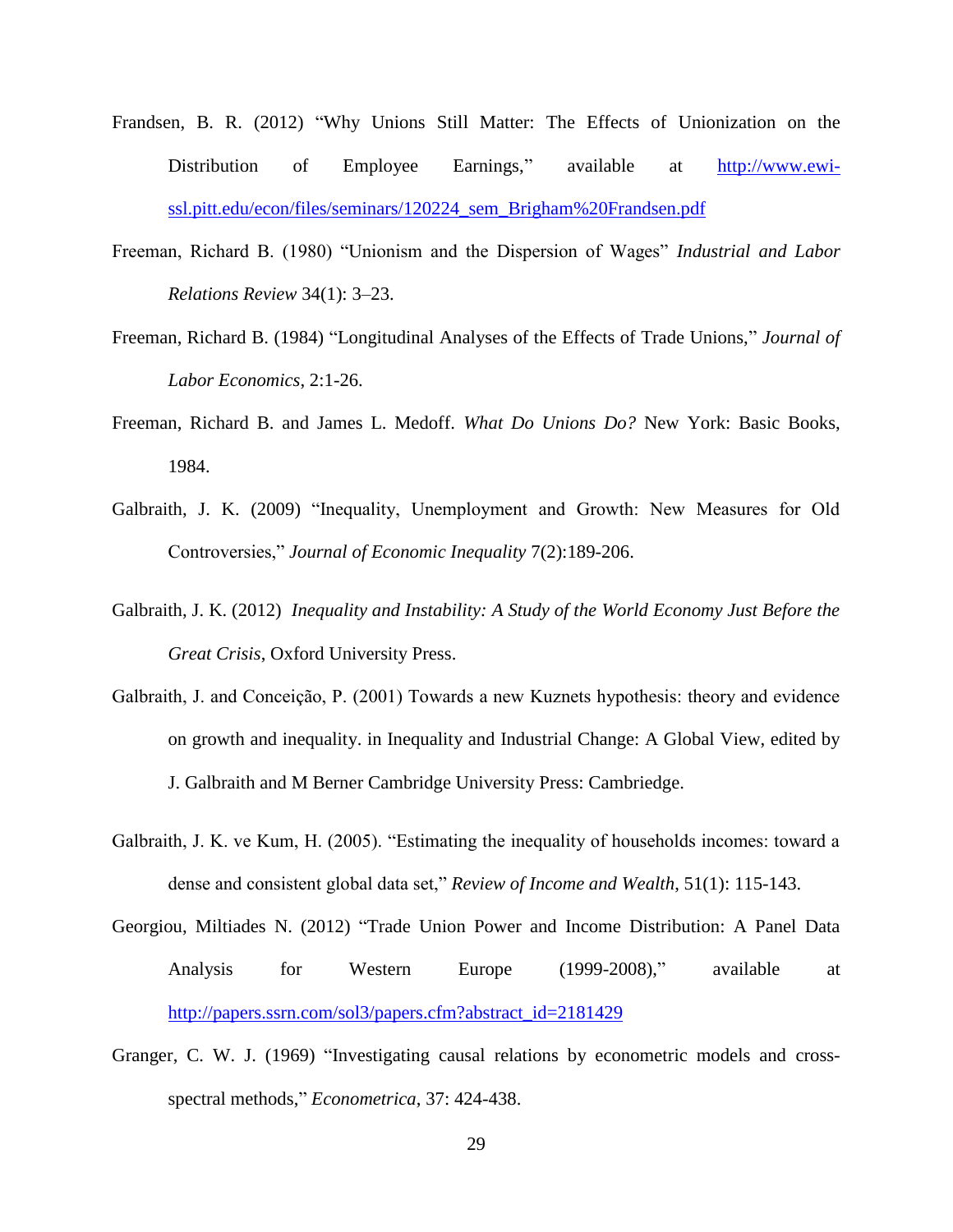- Greene, W. H. (2008), *Econometric Analysis*, 6. ed, Pearson Prentice Hall: Upper Saddle River, New York.
- Hansen, H. and Rand, J. (2006) "On the Causal Links between FDI and Growth in Developing Countries," *The World Economy*, 29 (1): 21-41.
- Hoffmann, R., C. G. Lee, B. Ramasamy and M. Yeung (2005) "FDI and Pollution: A Granger Causality Test Using Panel Data," *Journal of International Development*, 17(3): 311– 317.
- Holtz-Eakin, D., Newey, W. and Rosen, H. (1985), "Implementing causality tests with Panel data, with an example from local public finance", NBER Technical Paper Series No. 48.
- Holtz-Eakin, D., Newey, W. and Rosen, H. (1988), "Estimating vector autoregressions with panel data", *Econometrica*, 56, 1371–95.
- Hood III, M.V., Q. Kidd and I. L. Morris (2008), "Two Sides of the Same Coin? Employing Grange Causality Tests in a Time Series Cross-Section Framework," *Political Analysis* 16: 324–344.
- Hsiao, C. (1989), "Modeling Ontario regional electricity system demand using a mixed fixed and random coefficients approach", *Regional Science and Urban Economics* 19:565–87.
- Hurlin, C. (2004a), "Testing Granger causality in heterogeneous panel data models with fixed coefficients," mimeo, University of Orleans.
- Hurlin, C. (2004b), "A note on causality tests in panel data models with random coefficients," mimeo, University of Orleans.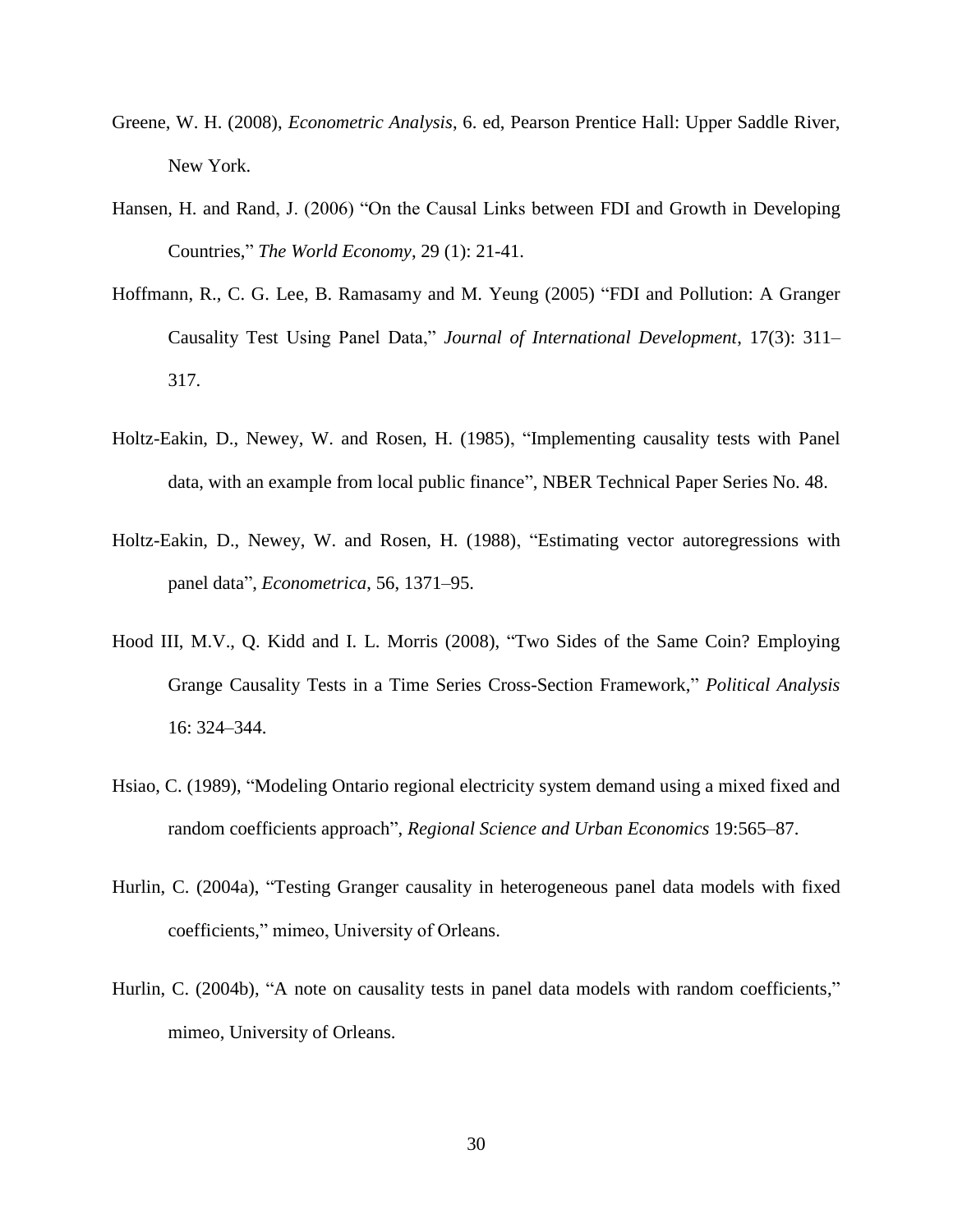- Hurlin, C. and Venet, B. (2001) "Granger causality tests in panel data models with fixed coefficients", Eurisco working paper no. 2001-09, University of Paris-Dauphine.
- Im, K.S., Pesaran, M.H., Shin, Y. (2003) "Testing for Unit Roots in Heterogeneous Panels," *Journal of Econometrics*, 115: 53–74.
- Judson, R.A. and Owen, A.L. (1999) "Estimating dynamic panel data models: a guide for macroeconomists," *Economic Letters* 65: 9–15.
- Kahn, Lawrence M. (2000) "Wage Inequality, Collective Bargaining, and Relative Employment from 1985 to 1994: Evidence from Fifteen OECD Countries", *The Review of Economics and Statistics* 82(4): 564-579.
- Kaufman, B. E. (2002) "Models of Union Wage Determination: What Have We Learned Since Dunlop and Ross?" *Industrial Relations* 41(1): 110–158.
- Koeniger, W., M. Leonardi and L. Nunziata (2007) "Labour Market Institutions and Wage Inequality" *Industrial and Labor Relations Review* 60(3): 340-56.
- Kiviet, J. F. (1995), "On bias, inconsistency and efficiency of various estimators in dynamic panel data models" *Journal of Econometrics* 68, 53–78.
- Lemieux, Thomas (1993) "Unions and Wage Inequality in Canada and the United States" available at <http://www.nber.org/chapters/c11146>
- Lemieux, Thomas (1998) "Estimating the Effects of Unions on Wage Inequality in a Panel Data Model Comparative Advantage and Nonrandom Selection" *Journal of Labor Economics* 16(2): 261-291.
- Levin, A., Lin, C. F., and Chu, C. (2002) "Unit Root Tests in Panel Data: Asymptotic and Finite-Sample Properties" *Journal of Econometrics*, 108: 1–24.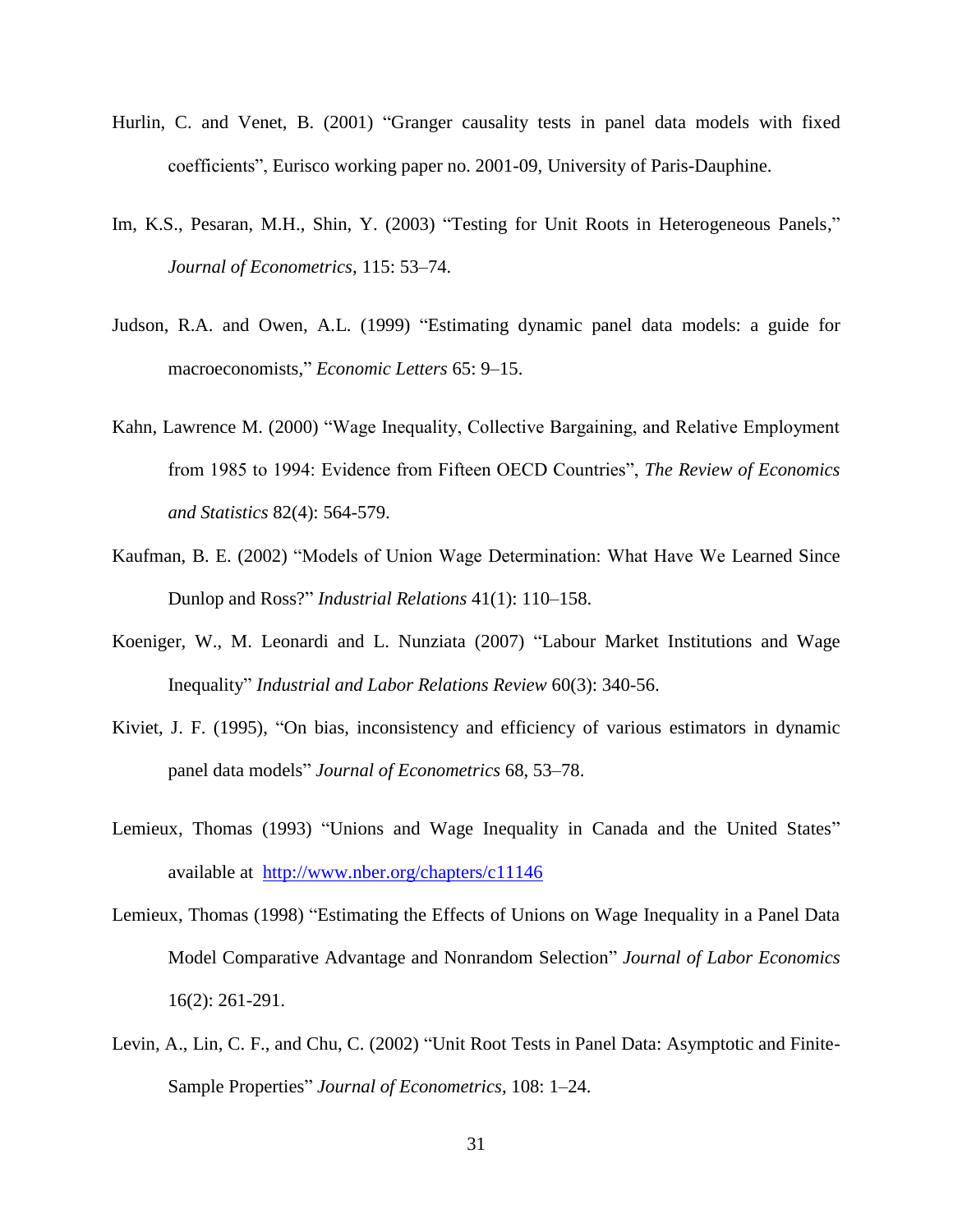- Lin, E. S. and Ali, H. E. (2009) "Military Spending and Inequality: Panel Granger Causality Test" *Journal of Peace Research* 46(5): 671-685.
- Maddala, G. S. and S. Wu (1999) "A Comparative Study of Unit Root Tests with Panel Data and A New Simple Test," *Oxford Bulletin of Economics and Statistics* 61: 631–652.
- Metcalf, David, Kristine Hansen, and Andy Charlwood 2001. "Unions and the Sword of Justice: Unions and pay systems, pay inequality, pay discrimination and low pay" *National Institute Economic Review* 176: 61-75.
- Nair-Reichert, U. and Weinhold, D. (2001) "Causality tests for cross-country panels: a new look at FDI and economic growth in developing countries" *Oxford Bulletin of Economics and Statistics* 63: 153–71.
- Nickell, S. (1981) "Biases in dynamic models with fixed effects" *Econometrica* 49: 1399–416.
- OECD (2011) "Divided we stand: why inequality keeps rising" [www.oecd.org](http://www.oecd.org/)
- OECD (2012) "Inequality in labour income What are its drivers and how can it be reduced?" OECD Economics Department Policy Notes, No. 8. January 2012.
- Pontusson, J., D. Rueda and C. R. Way (2003) "Comparative Political Economy of Wage Distribution: The Role of Partisanship and Labour Market Institutions" *British Journal of Political Science* 32: 281-308.
- Rueda, David, and Jonas Pontusson (2000) "Wage Inequality and Varieties of Capitalism" *World Politics* 52(3): 350-383.
- Schmitt, John and Alexandra Mitukiewicz (2012) "Politics Matter: Changes in Unionization Rates in Rich Countries, 1960-2010" *Industrial Relations Journal* 43, 260-280.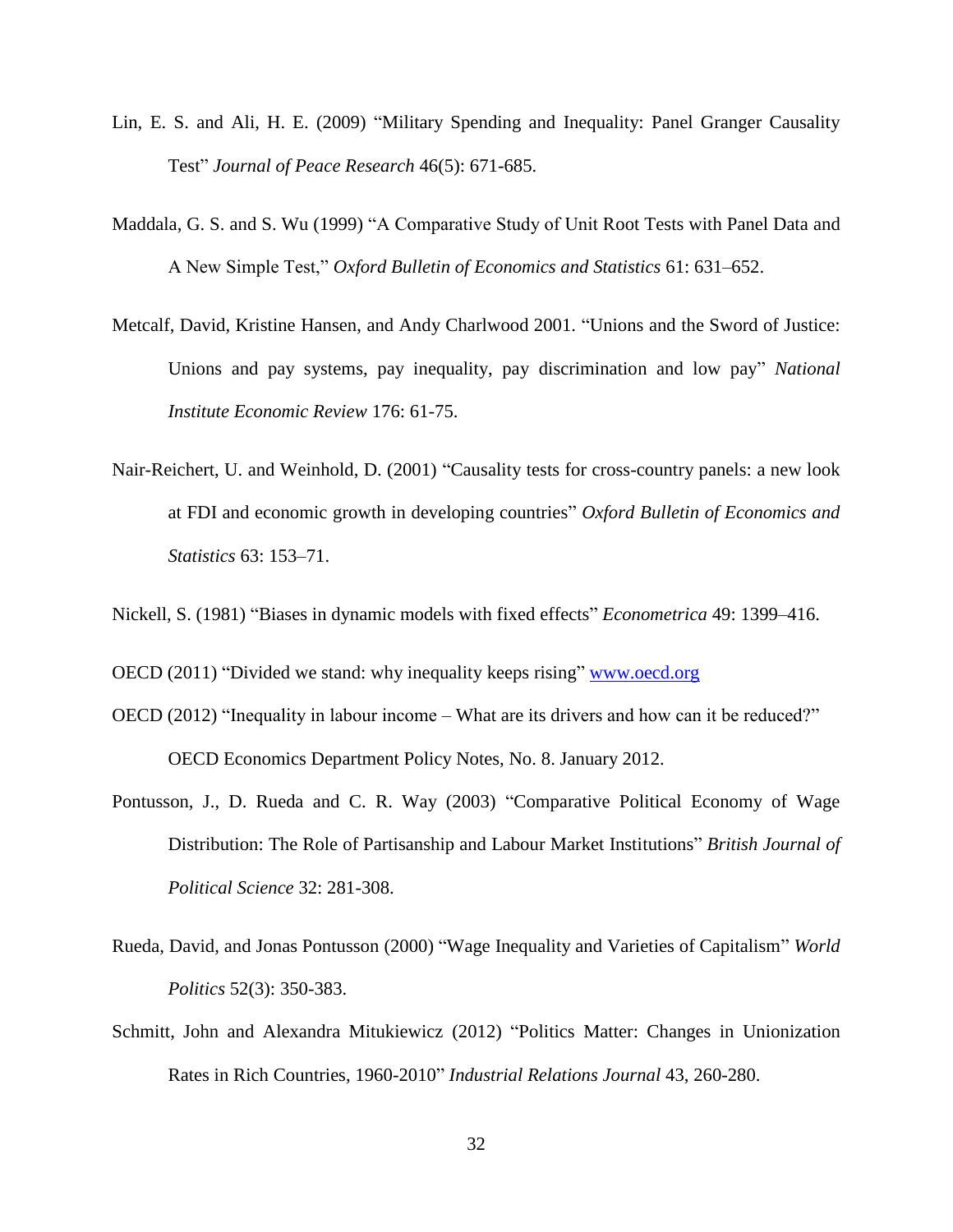- Schnabel, Claus (2012) "Union membership and density: Some (not so) stylized facts and challenges" Diskussionspapiere, Universität Erlangen-Nürnberg, Lehrstuhl für Arbeitsmarkt- und Regionalpolitik, No. 81,<http://hdl.handle.net/10419/66786>
- Schnabel, Claus and Wagner, Joachim (2007) "Union density and determinants of union membership in 18 EU countries: evidence from micro data, 2002/03" *Industrial Relations Journal* 38, 5-32.
- Stennek, Johan (2012) "Why Unions Reduce Wage Inequality: A Model of Union Formation and Goal Setting" available at<http://ideas.repec.org/p/hhs/gunwpe/0539.html>
- Theil H. (1972) *Statistical Decomposition Analysis: With Applications in the Social and Administrative Sciences*, Amsterdam-London: North Holland Publishing Company.

UTIP (University of Texas Inequality Project),<http://utip.gov.utexas.edu/>

- Utlu, S., Ispiroglu, F. and Elveren, A. Y (mimeo) "The Effect of Unions on Wage Inequality: Evidence from Turkey"
- Visser, Jelle (2006) "Union membership statistics in 24 countries" *Monthly Labor Review* 129: 38-49.
- Volscho, Thomas W. (2008) "Neoliberalism's Triumph? Falling Union Density, Falling Minimum Wages, and Rising Income Inequality in the United States, 1980-2000", In: Income Distribution: Inequalities, Impacts and Incentives .Editor: Irving H. Wadell, pp. 99-117, Nova Science Publishers.
- Volscho, T. W., and Fullerton, A. S. (2005) "Metropolitan earnings inequality: Union and government-sector employment effects" *Social Science Quarterly* 86: 1324-1337.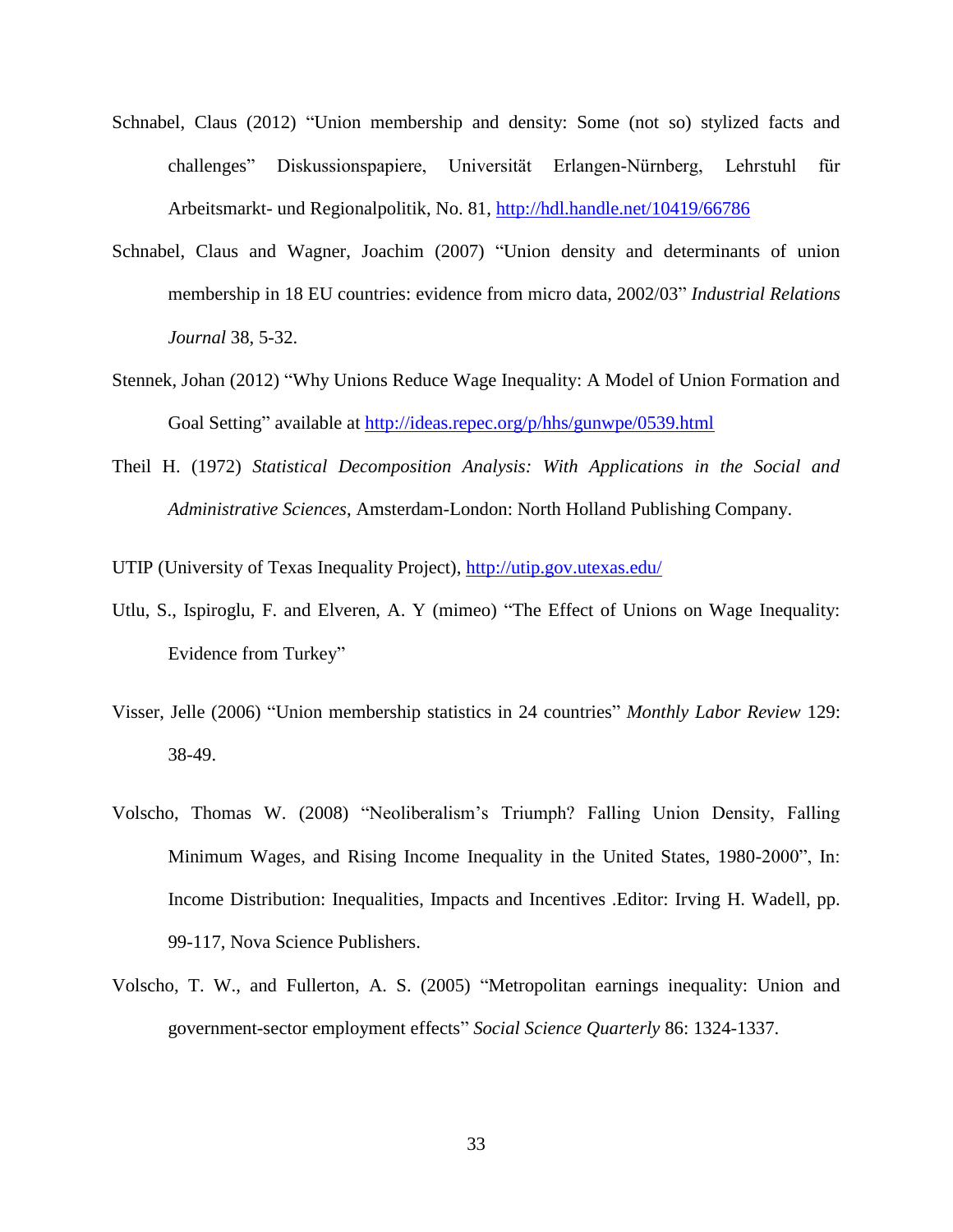- Wallerstein, Michael (1999) "Wage-Setting Institutions and Pay Inequality in Advanced Industrial Societie" *American Journal of Political Science* 43: 649-80.
- Weinhold, D. (1996) "Investment, growth and causality testing in panels" *Economie et Prevision* 126: 163–75.
- Weinhold, D. (1999) "A dynamic 'fixed effects' model for heterogeneous panel data" Unpublished Manuscript, London School of Economics.
- Western, Bruce and Jake Rosenfeld (2011) "Unions, Norms, and the Rise in U.S. Wage Inequality" *American Sociological Review* 76(4): 513-537.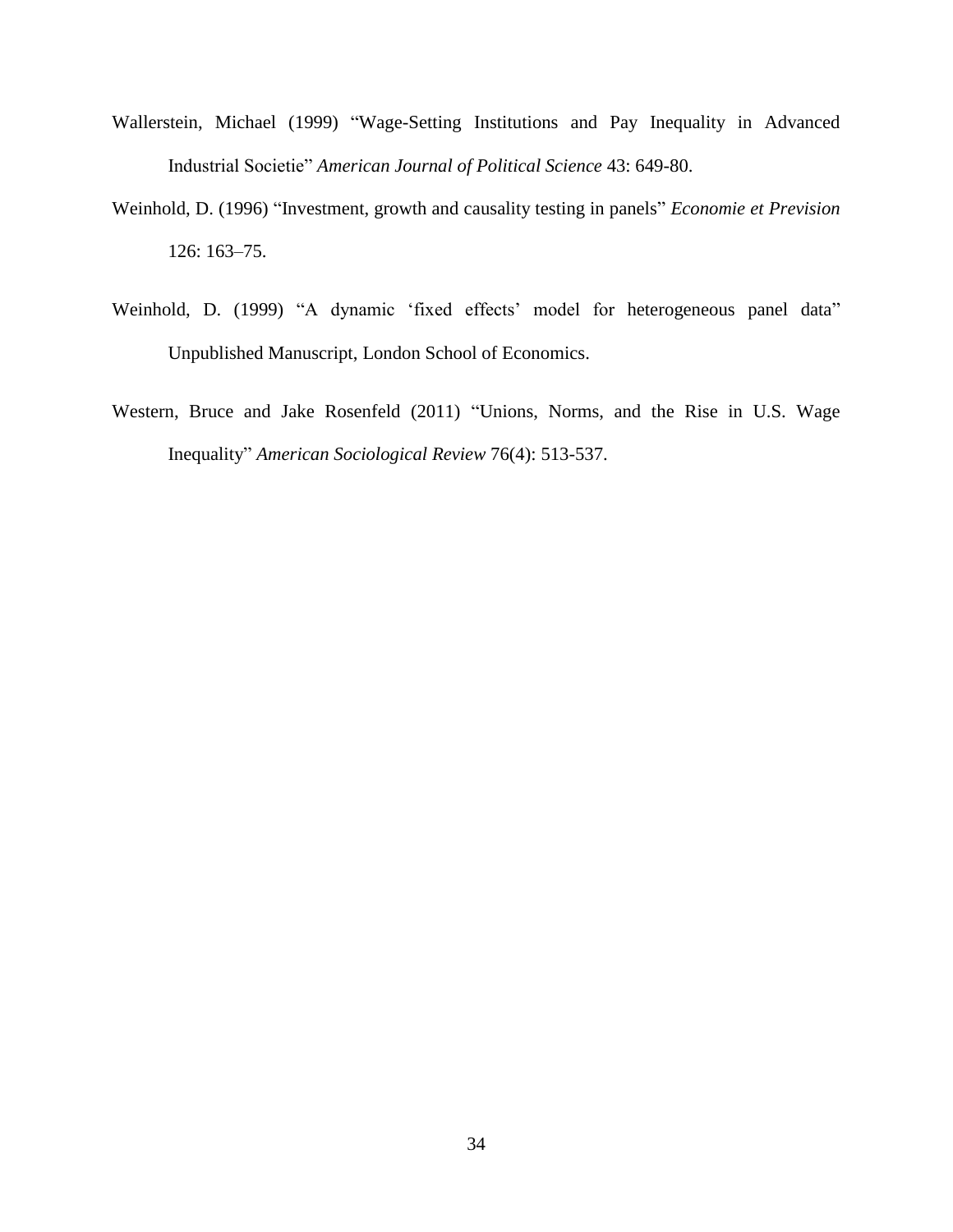# **Appendix**

|                      | <b>Union Density</b> |       |           |           | <b>EHII</b> |       |           |       | Theil     |       |           |       |
|----------------------|----------------------|-------|-----------|-----------|-------------|-------|-----------|-------|-----------|-------|-----------|-------|
|                      | 1963-2000            |       | 1986-1998 |           | 1963-2000   |       | 1986-1997 |       | 1963-1999 |       | 1986-1998 |       |
|                      | mean                 | std   | mean      | std       | mean        | std   | mean      | std   | mean      | std   | mean      | std   |
| Australia            | 0.425                | 0.075 | 0.365     | 0.052     | 0.337       | 0.025 | 0.361     | 0.017 | 0.011     | 0.003 | 0.014     | 0.003 |
| Austria              | 0.533                | 0.093 | 0.444     | 0.042     | 0.351       | 0.011 | 0.354     | 0.004 | 0.018     | 0.005 | 0.019     | 0.005 |
| Belgium*             |                      |       | 0.538     | 0.016     |             |       | 0.372     | 0.009 |           |       |           |       |
| Canada               | 0.336                | 0.035 | 0.354     | 0.023     | 0.360       | 0.012 | 0.371     | 0.004 | 0.019     | 0.003 | 0.022     | 0.001 |
| Chile                |                      |       | 0.164     | 0.023     |             |       | 0.456     | 0.019 |           |       | 0.075     | 0.013 |
| Denmark              |                      |       | 0.761     | $0.011\,$ |             |       | 0.308     | 0.005 |           |       | 0.007     | 0.001 |
| Finland              | 0.649                | 0.136 | 0.763     | 0.041     | 0.317       | 0.016 | 0.323     | 0.010 | 0.011     | 0.001 | 0.010     | 0.001 |
| France               |                      |       | 0.099     | 0.014     |             |       | 0.353     | 0.005 |           |       | 0.015     | 0.001 |
| Germany              | 0.324                | 0.029 | 0.312     | 0.030     | 0.328       | 0.013 | 0.334     | 0.008 | 0.011     | 0.002 | 0.012     | 0.002 |
| Greece               |                      |       | 0.339     | 0.033     |             |       | 0.405     | 0.023 |           |       | 0.031     | 0.004 |
| Ireland              | 0.488                | 0.044 | 0.467     | 0.027     | 0.383       | 0.028 | 0.394     | 0.018 | 0.031     | 0.025 | 0.042     | 0.025 |
| Israel               |                      |       | 0.659     | 0.099     |             |       | 0.423     | 0.006 |           |       | 0.065     | 0.006 |
| Italy                |                      |       | 0.386     | 0.014     |             |       | 0.361     | 0.018 |           |       | 0.018     | 0.003 |
| Japan                | 0.300                | 0.047 | 0.250     | 0.018     |             |       |           |       | 0.033     | 0.015 | 0.042     | 0.019 |
| Korea                | 0.137                | 0.021 | 0.142     | 0.025     | 0.392       | 0.022 | 0.368     | 0.005 | 0.028     | 0.007 | 0.021     | 0.003 |
| Luxembourg           |                      |       | 0.457     | 0.028     |             |       | 0.346     | 0.004 |           |       | 0.016     | 0.003 |
| Netherlands          | 0.314                | 0.059 | 0.250     | 0.008     | 0.328       | 0.015 | 0.333     | 0.014 | 0.010     | 0.002 | 0.009     | 0.001 |
| New Zealand          |                      |       | 0.381     | 0.121     |             |       | 0.380     | 0.022 |           |       | 0.027     | 0.008 |
| Norway               | 0.565                | 0.020 | 0.571     | 0.011     | 0.323       | 0.014 | 0.334     | 0.014 | 0.009     | 0.001 | 0.009     | 0.000 |
| Spain                |                      |       | 0.143     | 0.029     |             |       | 0.374     | 0.034 |           |       | 0.030     | 0.003 |
| Sweden               | 0.764                | 0.059 | 0.817     | 0.015     | 0.280       | 0.011 | 0.280     | 0.009 | 0.004     | 0.001 | 0.004     | 0.001 |
| Turkey               |                      |       | 0.183     | 0.040     |             |       | 0.449     | 0.020 |           |       | 0.059     | 0.018 |
| United               |                      |       |           |           |             |       |           |       |           |       |           |       |
| Kingdom              | 0.409                | 0.058 | 0.370     | 0.046     | 0.299       | 0.036 | 0.331     | 0.028 | 0.015     | 0.002 | 0.018     | 0.001 |
| <b>United States</b> | 0.208                | 0.056 | 0.152     | 0.011     | 0.370       | 0.012 | 0.381     | 0.002 | 0.025     | 0.003 | 0.027     | 0.001 |

# **Table A1: Descriptive Statistics for the Variables**

(\*): Belgium's union density covers 1986-1997.